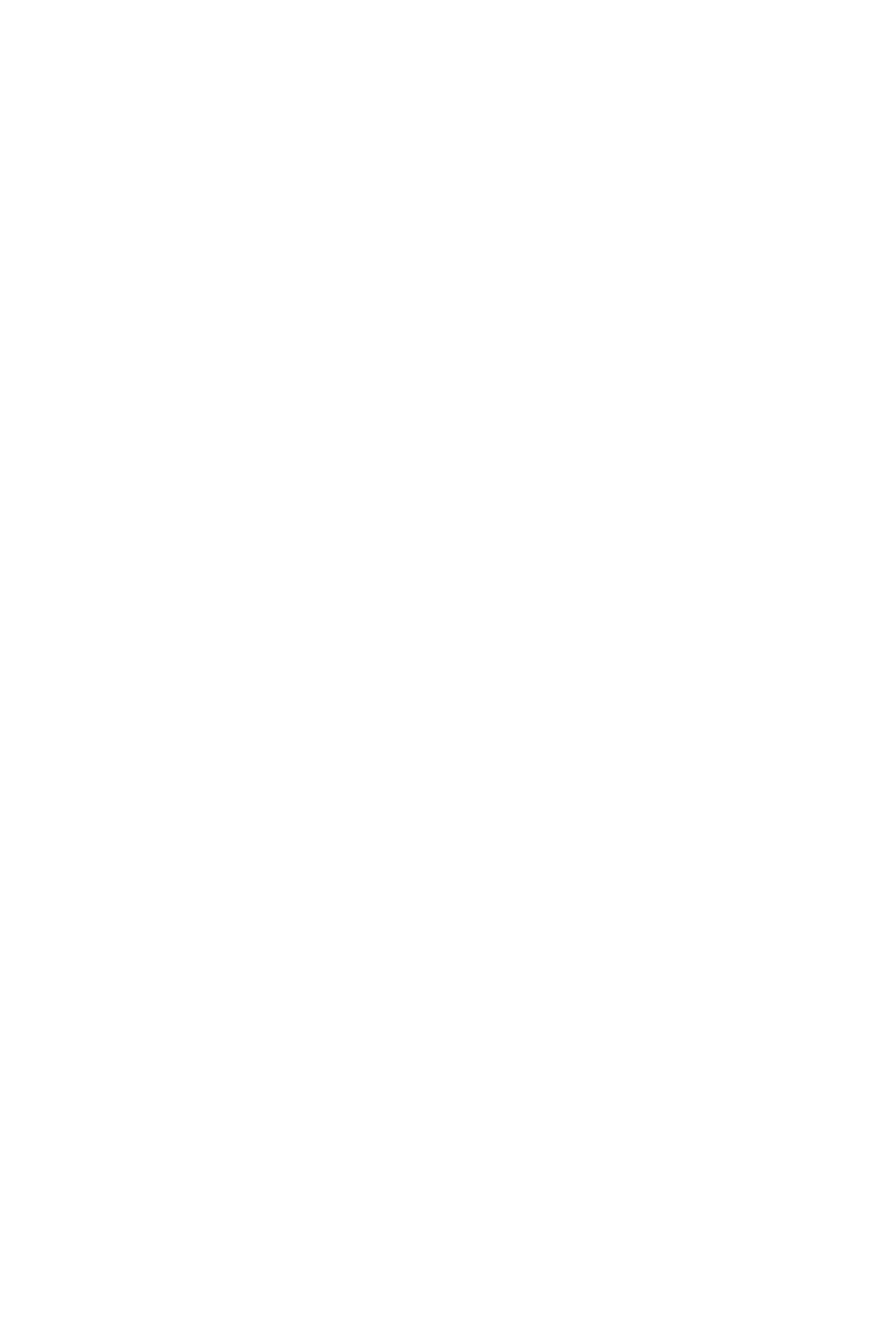# **TABLE OF CONTENTS**

| Article I-Union Recognition and Scope of the Agreement1 |  |
|---------------------------------------------------------|--|
|                                                         |  |
|                                                         |  |
|                                                         |  |
|                                                         |  |
| Article VI-Grievances/System Board of Adjustment,       |  |
|                                                         |  |
|                                                         |  |
|                                                         |  |
|                                                         |  |
|                                                         |  |
|                                                         |  |
|                                                         |  |
|                                                         |  |
|                                                         |  |
| Article XV-Managerial Employee's Duties 26              |  |
|                                                         |  |
|                                                         |  |
|                                                         |  |
|                                                         |  |
|                                                         |  |
|                                                         |  |
|                                                         |  |
|                                                         |  |
|                                                         |  |
|                                                         |  |
|                                                         |  |
|                                                         |  |
|                                                         |  |
|                                                         |  |
|                                                         |  |
|                                                         |  |
|                                                         |  |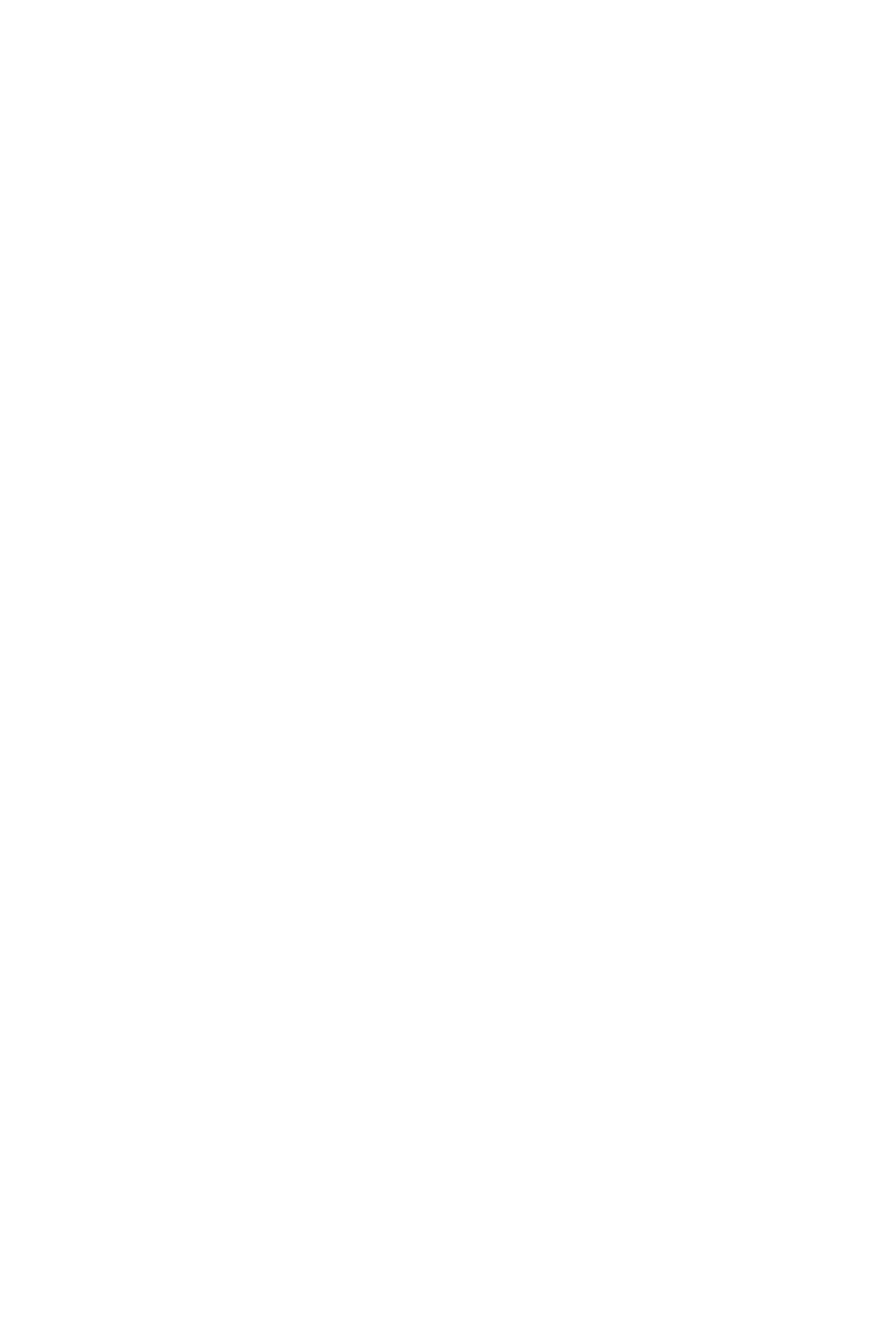## <span id="page-4-0"></span>**Article I Union Recognition and Scope of the Agreement**

Preamble:

UPS Latin America Inc. (hereinafter the "Company") recognizes the Teamsters United Parcel Service National Negotiating Committee and its affiliated Local 769 (hereinafter the "Union"), as the collective bargaining representative of those employees of the Company in the craft or class of Fleet Service Employees, specifically those employees in the job classifications of Cargo Handler, Cargo Handler Lead Employees (previously referred to as "supervisors"), Driver – Cargo Handler, Custom Agent – Cargo Agent, Mail Coordinators, Duty Manager, Cargo Agent, Cargo Agent Lead Employees (previously referred to as "supervisors"), UPS Air Express, Cargo Agent and UPS Messenger. The Company and Union agree that it is their intent that covered employees will continue to be those in the previously certified craft or class of Fleet Service Employees.

In addition, it is agreed that:

A. Upon ratification, this Agreement shall become a Supplement to the National Master United Parcel Service Agreement (NMA). Article 1, Section 2 and Article 2, Section 1 shall apply to the job classifications described in the Preamble above. No other provision of the existing or any future NMA shall apply to the employees described in the Preamble except as specifically otherwise provided in this Agreement or as otherwise mutually agreed in writing by the parties.

B. Other than the continued contractual recognition of the certification of the craft or class of Fleet Service Employees, the Company and Union agree not to raise or assert coverage by the Railway Labor Act, 45 U.S.C. §151, et seq. in any future proceeding, administrative or otherwise.

C. This Agreement is entered into in order to promote safety, efficiency, and economy of operations, to provide for orderly collective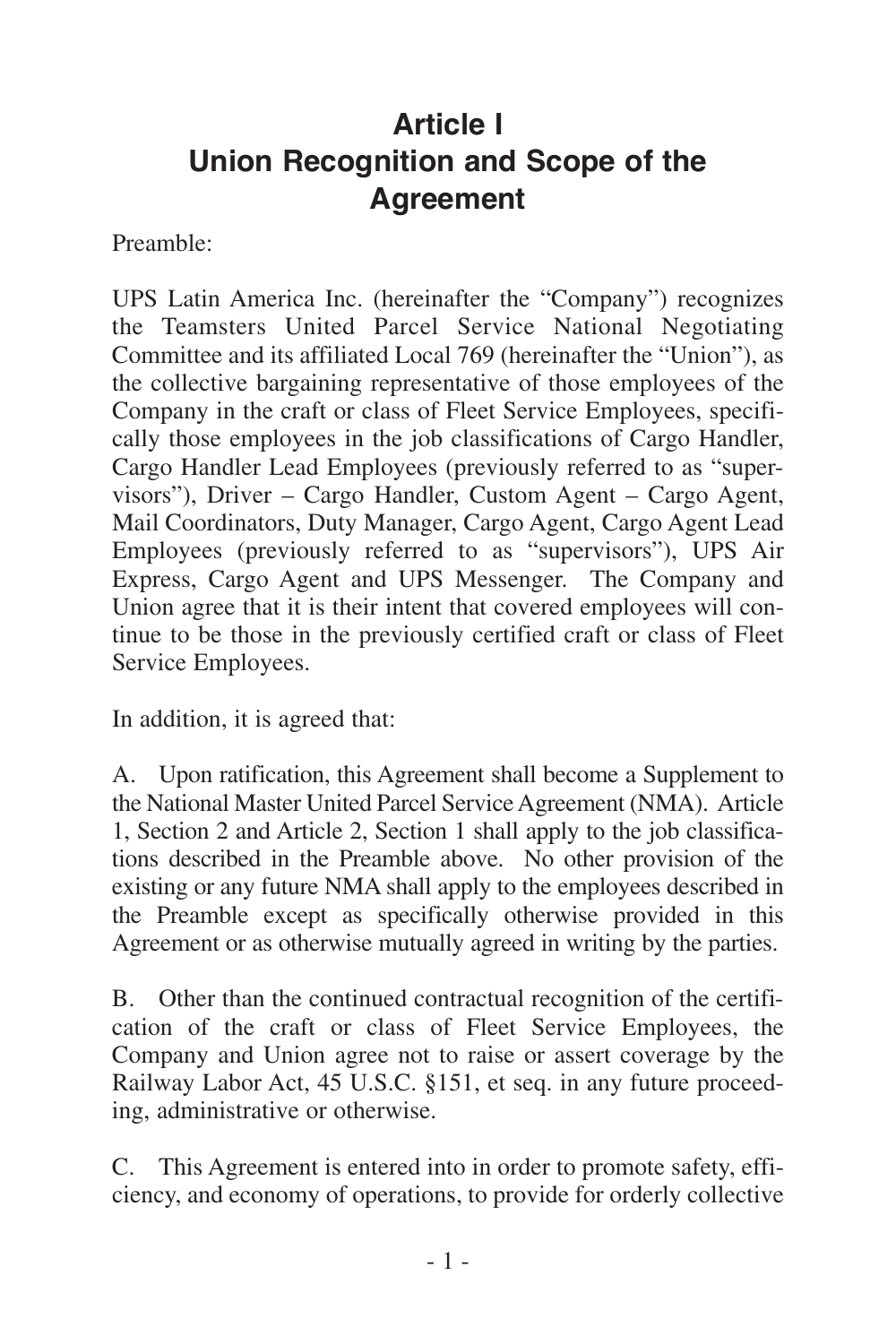<span id="page-5-0"></span>bargaining relations between the Company and the Union, to provide a means for the prompt and equitable disposition of grievances, and to provide a method for the establishment of fair wages, hours of service, and working conditions for the Employees covered herein under. In making this Agreement it is recognized to be the duty of the Union, Employees and the Company to cooperate fully for the advancement of the purposes of this Agreement. Unless otherwise specified, all references to days shall be calendar days.

D. This Agreement shall supersede all existing or previously executed Agreements by and between the Company and the Union or any other labor organization or individual with respect to the rates of pay, rules or working conditions specifically covered by the provisions of this Agreement in accordance with the provisions of the Railway Labor Act, as amended. Any and all subsequent agreements between the parties shall be reduced in writing, signed by their authorized representatives, and become a part of this Agreement.

## **Article II Definitions**

A. Calendar Day- The time commencing at 0001 and ending at 2400 based on local time.

B**.** Calendar Week – The pay period will begin on Sunday and end on Saturday.

C. Calendar Month- Means the first calendar day of any given month to the last calendar day of that month.

D. Lead Employee—Responsible to perform work in his or her duty assignment area as a working member of his or her group and in addition will be required to direct other employees assigned to him or her, to ensure that the work assigned is performed in an efficient and productive manner.

## **Article III Hours of Service**

A. All time worked in any continuous tour of duty including over-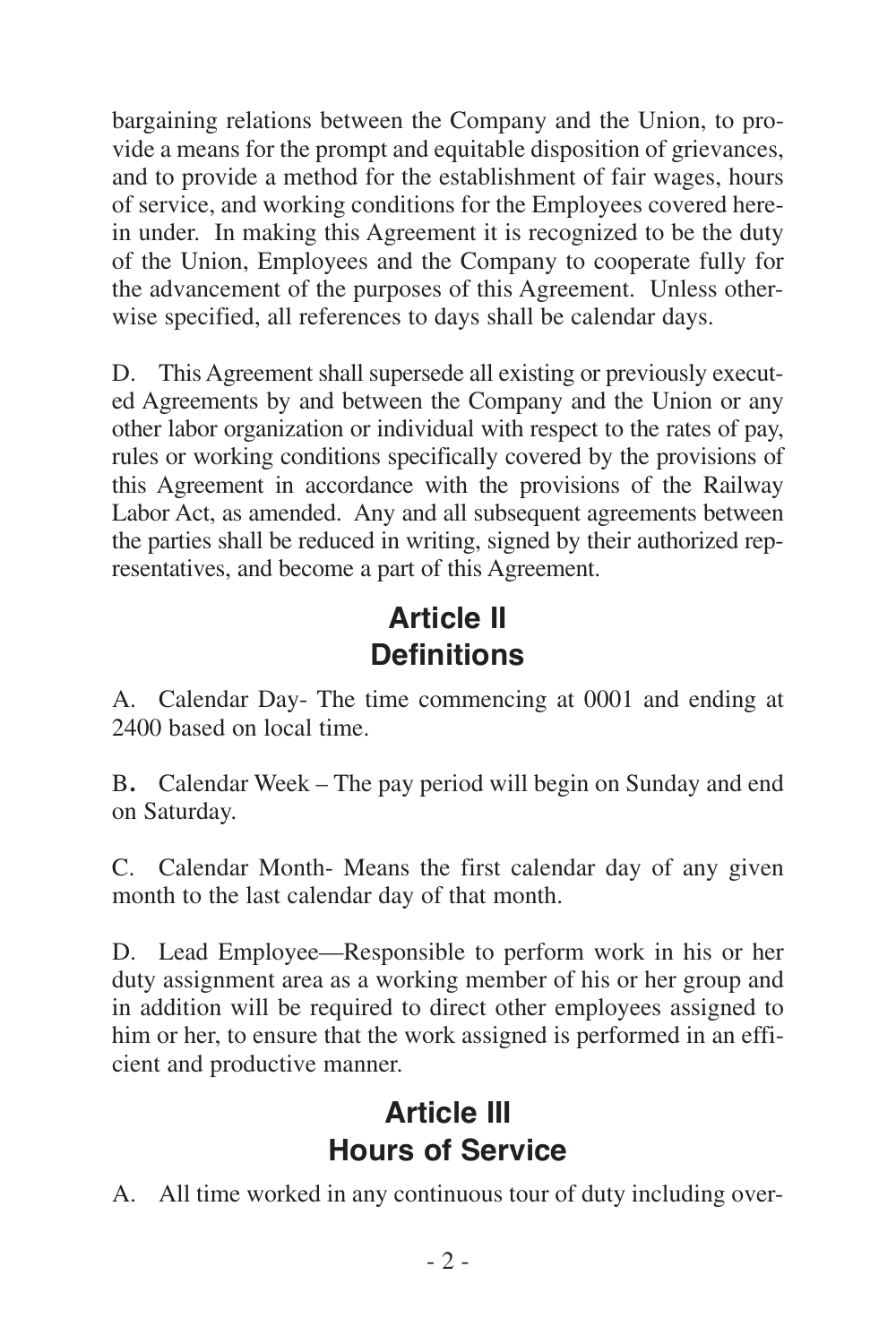<span id="page-6-0"></span>time shall be considered as work performed on the day and on the work shift within which the tour of duty is started.

B. The starting time of a regular scheduled shift (including overtime continuous with the regular shift) will determine the shift premium paid on that shift. Overtime not continuous with the shift will have shift premium pay determined, if applicable, by the starting time of the overtime period.

C. The Company will not schedule an employee for less than ten (10) consecutive hours of rest between his or her shifts. When an employee has less than ten (10) consecutive hours of rest between his or her shifts, the Company will either relieve him or her of duty with pay for such portion of his or her shift so as to give him or her the ten (10) consecutive hour rest period, or compensate him or her at a time and one-half rate for those hours his or her minimum rest period were shortened. This provision shall not apply if insufficient rest is a result of the employee's bids at a periodic shift bid so as to create the insufficient rest or if the reason is due to a voluntary decision of the employee (for example a voluntary overtime shift, or any action initiated by the employee).

### **Article IV Probationary Employees**

A new regular full-time employee shall be covered by the provisions of this Agreement but during his or her first ninety (90) days worked from the date of employment excluding all time off for reasons such as sickness, strike, lockout, leaves of absence, etc., such employee may be disciplined or discharged at the sole discretion of the Company without cause, and without recourse to the grievance and arbitration procedure hereunder unless there is a discrepancy in the employee's compensation involving rate of pay, hours of service, or payroll deductions. After ninety (90) days said employee shall be placed on the seniority list. The employee's seniority date shall be the date the probationary period began.

The Company has no responsibility to re-employ or to recall any employee separated during his or her probationary period. However, if an employee's service is broken during his probation-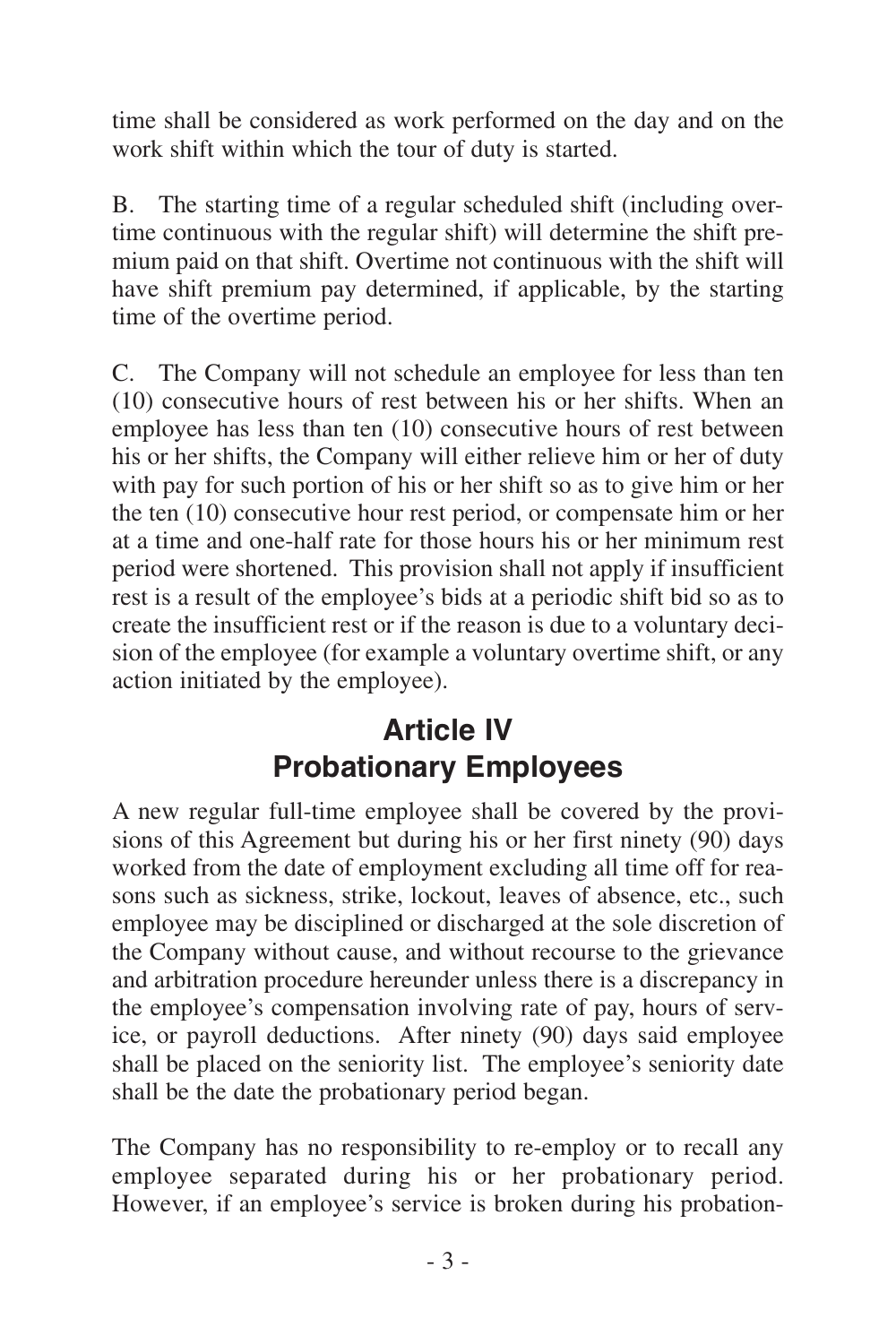<span id="page-7-0"></span>ary period as a result of a reduction in force and the employee is recalled, the employee's seniority date will be adjusted to reflect credit for all past service. An employee will not accrue benefits such a sick, or occupational, injury, leave, insurance, vacation, holidays etc. during any period of separation. If the employee returns from a break in the probation period such return will be at the Company's discretion; however, an employee who worked less than 45 days will have their remaining probation period extended by 30 additional days (to 120 days total). If he or she worked more than 45 days, the probation period will be extended by 15 additional days (to 105 days total).

### **Article V Stewards**

A. The Company recognizes the right of the Union to designate one (1) Steward for each shift of Fleet Service Employees to assist the Union in the administration of this Agreement. It is understood that Stewards will be designated such that no more than one (1) such Steward is employed on each shift. The Company agrees not to unreasonably interfere with the Stewards in carrying out their required duties relating to grievances; provided, however, that the Stewards shall obtain permission from their supervisors prior to leaving their jobs to attend such duties. Such permission shall not be unreasonably denied by the Company. It is expressly agreed and understood that any reasonable amount of time spent in investigating and adjusting grievances by Stewards will be compensated by the Company. Up to six (6) designated Stewards will be paid eight (8) times their straight time hourly rate for up to ten (10) total days each, while participating in contract negotiations with the Company.

B. The Union agrees to submit to the Company, in writing and at least annually on the anniversary date of this Agreement's execution, an up-to-date list of current Stewards.

C. The Company agrees to grant the necessary time off without discrimination or loss of seniority rights and without pay to the Steward to attend a Labor Convention, or contract negotiations with the Company, provided one week's written notice is given to the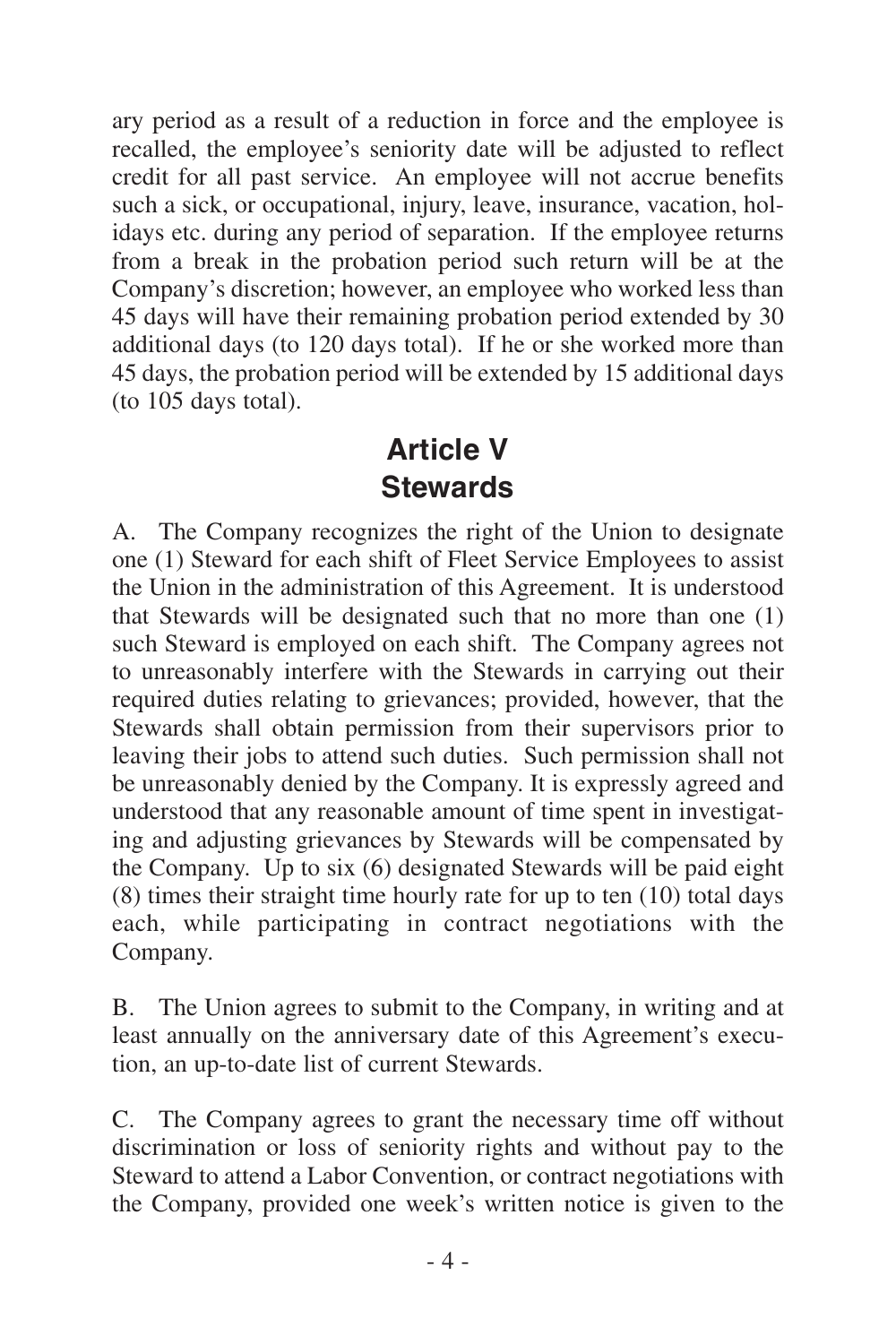<span id="page-8-0"></span>Company by the Union, specifying the length of time off and providing further that such time off shall not exceed two weeks in any one year. The Company would have the discretion to extend the time.

D. The Employer recognizes the employee's right to be given requested representation by a steward or the designated alternate at such time as the employee reasonably contemplates disciplinary action.

## **Article VI Grievances/System Board of Adjustment, No Strike-No Lockout**

Section A. Grievances/System Board of Adjustment:

1. Grievances

(a) The parties agree that an alternative dispute resolution mechanism (ADRM) shall be established which shall consist of the procedures set forth below. The ADRM shall consist of a grievance procedure with strict time limits, as hereinafter set froth; selection of an arbitrator to hear and decide unresolved disputes pursuant to rules of the National Mediation Board, hearing conducted by the arbitrator which are noticed in advance, transcribed and conducted in English with the same assistance of translators if necessary; and awards by the arbitrator which are final and binding upon all parties to the dispute.

(b) Grievances arising under the ADRM shall be processed as follows:

(1) The affected employee shall verbally present the grievance to the Company within ten (10) working days of the event giving rise to the grievance. Working days for the purpose of filing a grievance shall be defined as the employees scheduled work week.

(2) The Company shall have ten (10) working days to respond to the grievance.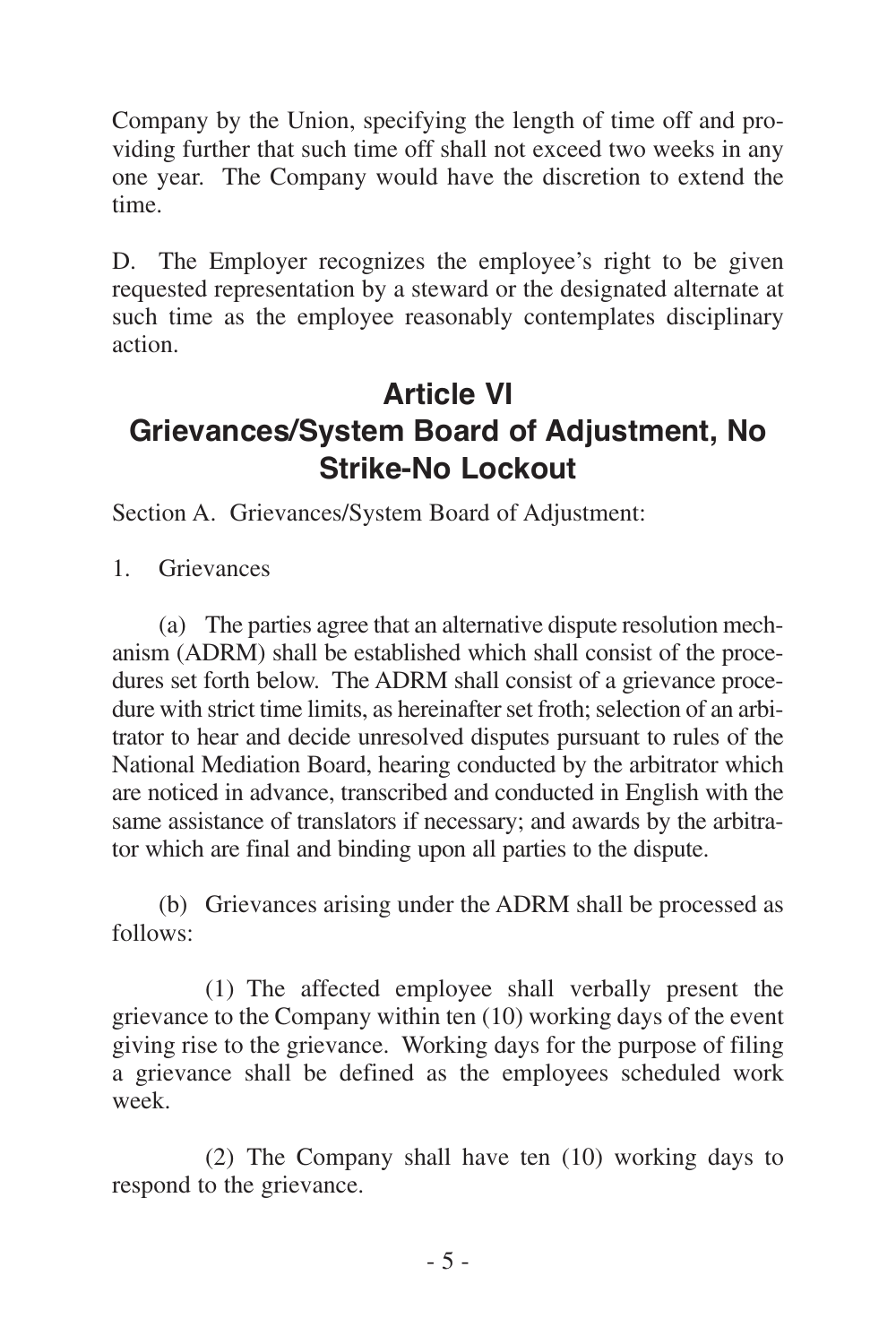(3) If the grievance is unresolved, the Union shall have ten (10) working days to file a written grievance with the Company.

(4) The Company shall respond in writing to the grievance within ten (10) working days.

(5) In the event the grievance remains unresolved, the Union shall have fifteen (15) working days within which to determine whether the grievance is granted, denied, or deadlocked, and, if deadlocked, proceed to the System of Board of Adjustment pursuant to section B.

(6) In the event the Company fails to comply with the time limits set forth herein, the grievance shall automatically proceed to the next step.

(7) In the event the employee or Union fail to comply with the time limits set forth herein, the grievance shall be deemed unresolved in favor of the Company and shall constitute a bar to arbitration, unless otherwise mutually agreed by the parties in writing.

(c) All arbitration hearings shall be conducted in Miami, unless otherwise agreed to by the parties. All hearings shall be conducted in English, with the aid of translators if appropriate. The cost of the arbitrator, hearing room and interpreter shall be borne equally by the parties. The cost of a court reporter shall be borne by the requesting party, unless otherwise agreed.

(d) The Union shall have the right to examine time sheets pertaining to the computation of compensation of any individual whose pay is in dispute pertaining to a special grievance.

Section B. System Board of Adjustment

1. There is hereby established a System Board of Adjustment for the purpose of adjusting and deciding disputes which may arise under the terms of this Agreement and any amendment or additions thereto and which are properly submitted to it, which Board shall be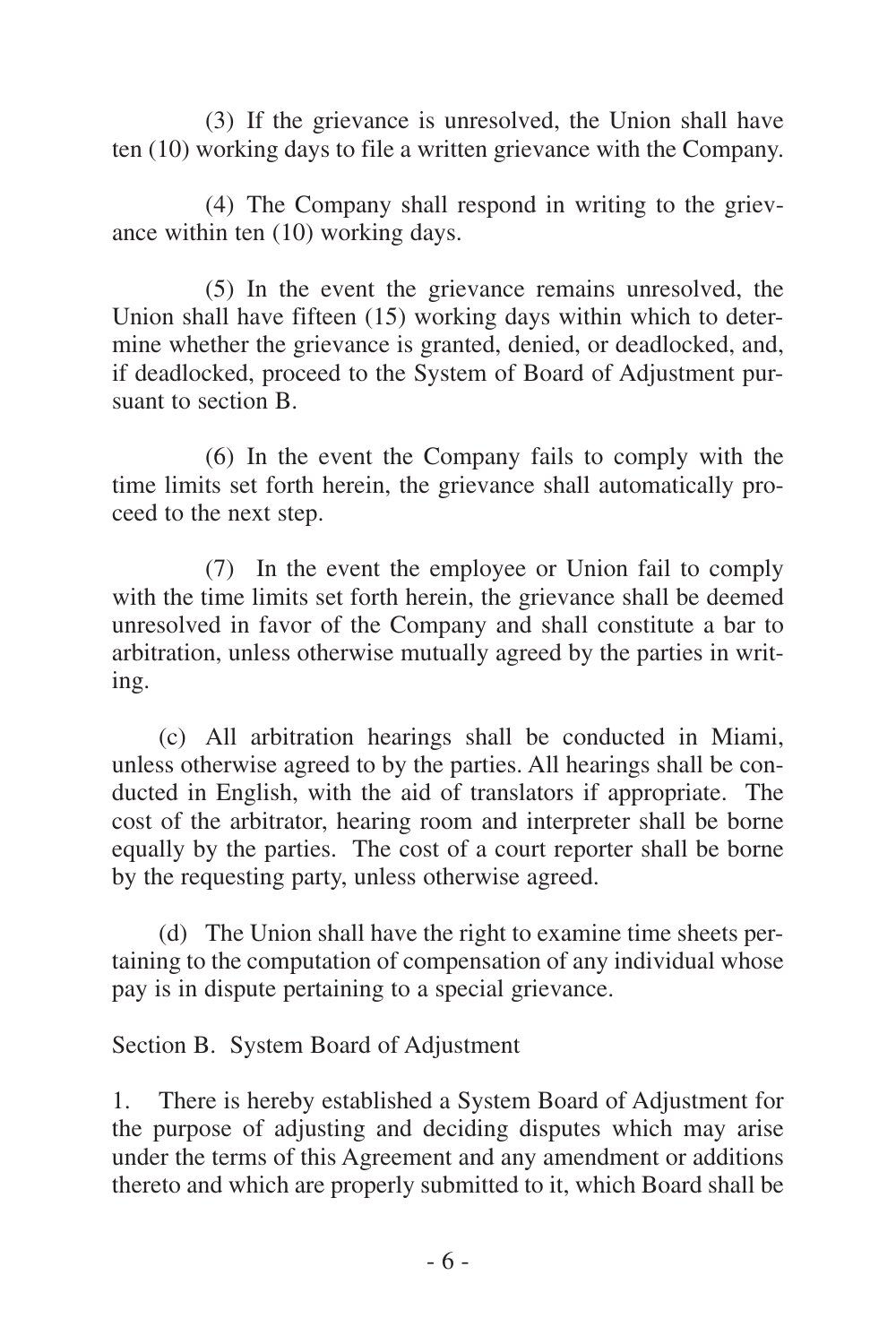known as the Company System Board of Adjustment, hereinafter referred to as "the Board."

2. Composition of the Board

(a) The Board shall consist of four (4) members, two (2) of whom shall be selected and appointed by the Company and two (2) of whom shall be selected and appointed by the Union, and such appointees shall be known as "Board Members." In addition, the Company and the Union shall each designate an alternate, and in the event of unavailability of a Board Member, such alternate shall serve in place of the absent Board Member. It is understood that the Company will not select a Management person from the operation in which the grievance originated. The Union will not select an Official from TLU 769, but shall be selected from a Local Union signatory to the UPS Southern Region Supplement or UPS Freight Agreements.

(b) The two (2) Board Members appointed by the Company and the two (2) Board Members appointed by the Union and their alternates shall serve for one (1) year from the date of their appointment and thereafter until their successors have been duly appointed. Vacancies shall be filled within thirty (30) days in the same manner as provided herein for the selection and appointment of the original Board Members and the original alternates.

(c) The terms of office of Chairman and Vice Chairman shall be for one (1) calendar year. Thereafter, from year to year, the Board shall designate one (1) member to act as Chairman and one (1) member to act as Vice Chairman for one (1) year terms or until his or her successor has been duly selected. Such terms of office shall commence on January 1st of each year.

(d) The office of the Chairman shall be filled and filled alternatively by the parties. A Union representative shall serve as Chairman and a Company representative shall serve as Vice Chairman in even years, and vice versa, in odd years. The Vice Chairman shall act as Chairman in his or her absence.

(e) The Board shall meet once every two (2) months at mutually determined location, during the months of January, March,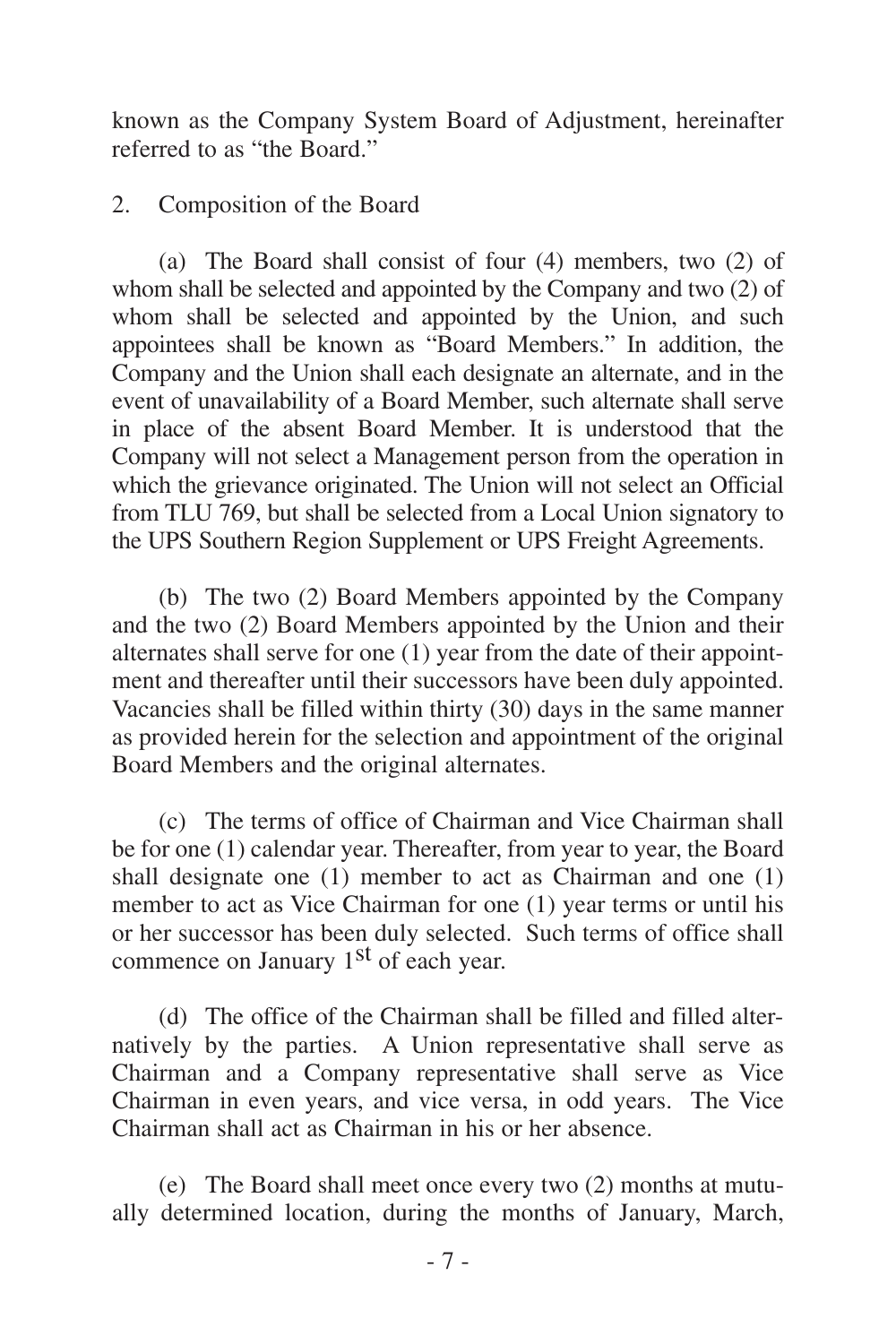May, July and September and November for each year provided that at such times there are cases filed with the Board for consideration. The meetings shall continue in session until all matters before it have been considered unless otherwise mutually agreed upon in writing or unless two (2) members terminate the meeting. In case where there are off the payroll discharges, the Board will meet sooner than the two  $(2)$  month schedule.

(f) Members of the Board who are employees of the Company shall suffer no loss of pay while attending to Board meetings.

3. Jurisdiction of the Board

(a) The Board shall have jurisdiction over all disputes growing out of grievances. The jurisdiction of the Board shall not extend to proposed changes in hours of employment, rates of compensation, or working conditions covered by this or other existing agreements between the parties hereto.

(b) The Board shall consider any dispute properly submitted to it when such dispute has not been previously settled in accordance with the other provisions of this Agreement.

4. Proceedings Before the Board.

(a) All disputes properly referred to the Board for consideration shall be addressed to the Chairman. Five (5) copies of each petition, including all papers and exhibits in connection therewith, shall be forwarded to the Chairman, who shall transmit one (1) copy thereof to each member of the Board within ten (10) calendar days. Each case submitted shall show:

(1) Question or questions at issue.

- (2) Statement of facts
- (3) Position of grievant(s)
- (4) Position of Company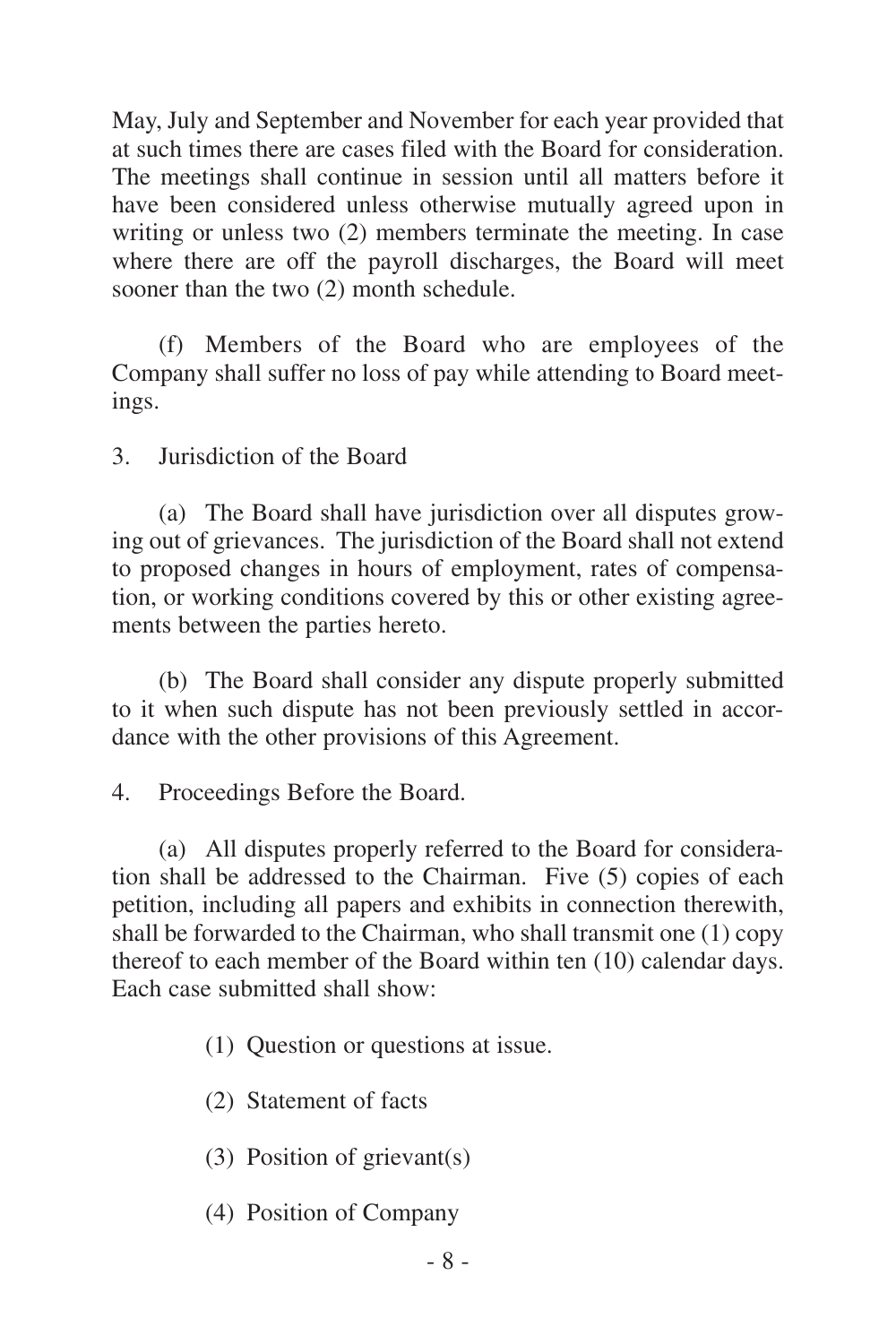(b) Upon receipt of notice of the submission of a dispute the Chairman shall set a date for hearing, which shall be the time of the next regular meeting of the Board as provided in Section B above, or if at least two (2) Board Members consider the matter of sufficient urgency and importance, then at such earlier date at such place as the Chairman and Vice Chairman shall agree upon but not more than forty-five (45) days after such request for a meeting is made by at least two (2) of said Board Members, and the Chairman shall give the necessary notices in writing of such meeting to the Board Members and to the parties to the dispute. Failure to meet within forty-five (45) day time limit of said meeting will result in automatic deadlock and will proceed to Deadlock Procedure when requested by either party. It is understood and agreed that there will not be any defaults under any section of this provision, relating to the selection of the Board and its meetings and its processes. If there are failures or what would be regarded as actions inconsistent with the provisions relating to the Board, the process will move to the next step, involving the use of the neutral. If there are any difficulties then the neutral will resolve the difficulties and hear the disputed without other Board Members.

(c) Employees covered by this Agreement may be represented at Board hearings by such person or persons as they may choose and designate, and the Company may be represented by such person or persons as it may choose to designate. Evidence may be presented either orally or in writing, or both.

(d) The Board Member(s) may summon, witnesses who are employed by the Company and who are deemed necessary by the entire Board. Such employee shall suffer no loss of pay.

(e) The Board shall be competent to hear the disputes properly submitted to it and decide said disputes by a majority vote of all members of the Board. Decisions of the Board shall be final and binding upon the parties hereto. The Board may, at the option of two members, agree to have an arbitrator hear the case without the Board present.

5. Deadlock Procedures.

When a dispute is properly submitted to the Board for hearings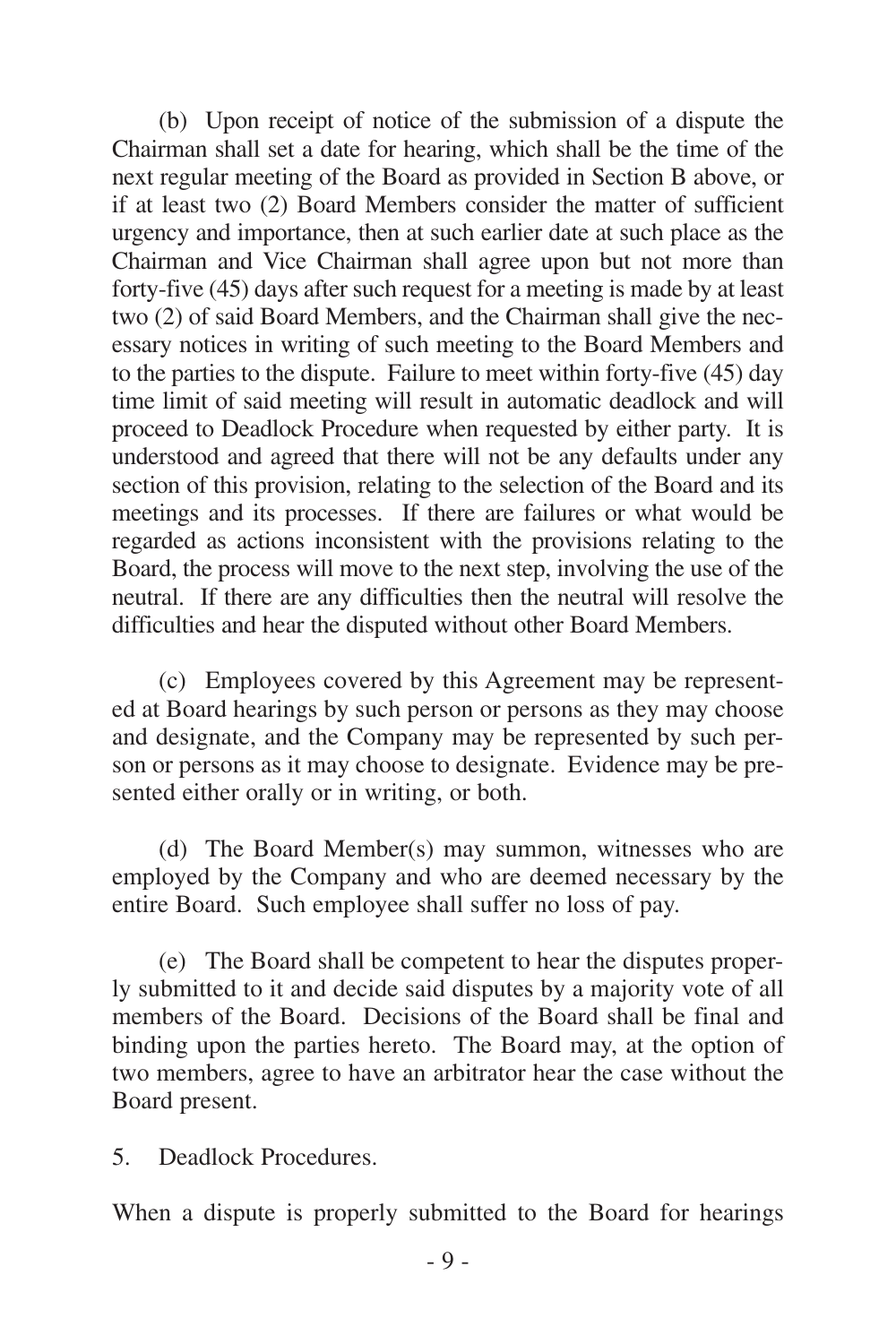before the two (2) Company and two (2) Union Board Members or their alternates, and the Board is unable by majority vote to decide the dispute, the Board shall declare itself deadlocked and the Company and the Union shall select an arbitrator as provided herein. The arbitrator shall join the Board as a Board Member and as Chairman in subsequent and hearing of the dispute if three or more members so desire. The Board, so composed or with only the neutral arbitrator shall be competent to decide said dispute by majority vote. Decisions of the Board so composed shall be final and binding on the parties. The Board may agree by vote of two or more to have the arbitrator hear the case without the Board present.

6. Deadlock Notices.

(a) When a deadlock occurs for any reason, the board, by written notice shall immediately notify the Union of such deadlock, including the date hereof, and the need for the services of a fifth member of the Board. If the Union desires to submit the case to such five (5) member Board pursuant to the terms of this provision, it must do so by written notice to the Company Cargo Service Manager with copies to the Chairman and Vice Chairman of the Board within ten (10) days from the receipt of notice from the Board that the Board was deadlocked.

7. Selection of a Fifth  $(5<sup>th</sup>)$  Board Member (Arbitrator).

(a) If notice is provided of the desire to convene the five (5) member Board, or a neutral arbitrator pursuant to the terms of this provision, the Union and the Company shall promptly meet, but in no event later than fifteen (15) days from the date of such notice by the Union to select and arbitrator by mutual agreement, and if agreement is reached, shall advise the members of the Board of the name, address and availability of the arbitrator.

(b) Within twenty (20) days after proper notification, if no agreement on the selection of an arbitrator can be reached, the Company or the Union may petition American Arbitration Association ("AAA") for a list of seven  $(7)$  names from which the fifth  $(5<sup>th</sup>)$  member of the Board shall be selected. Either party shall have the right to reject one (1) list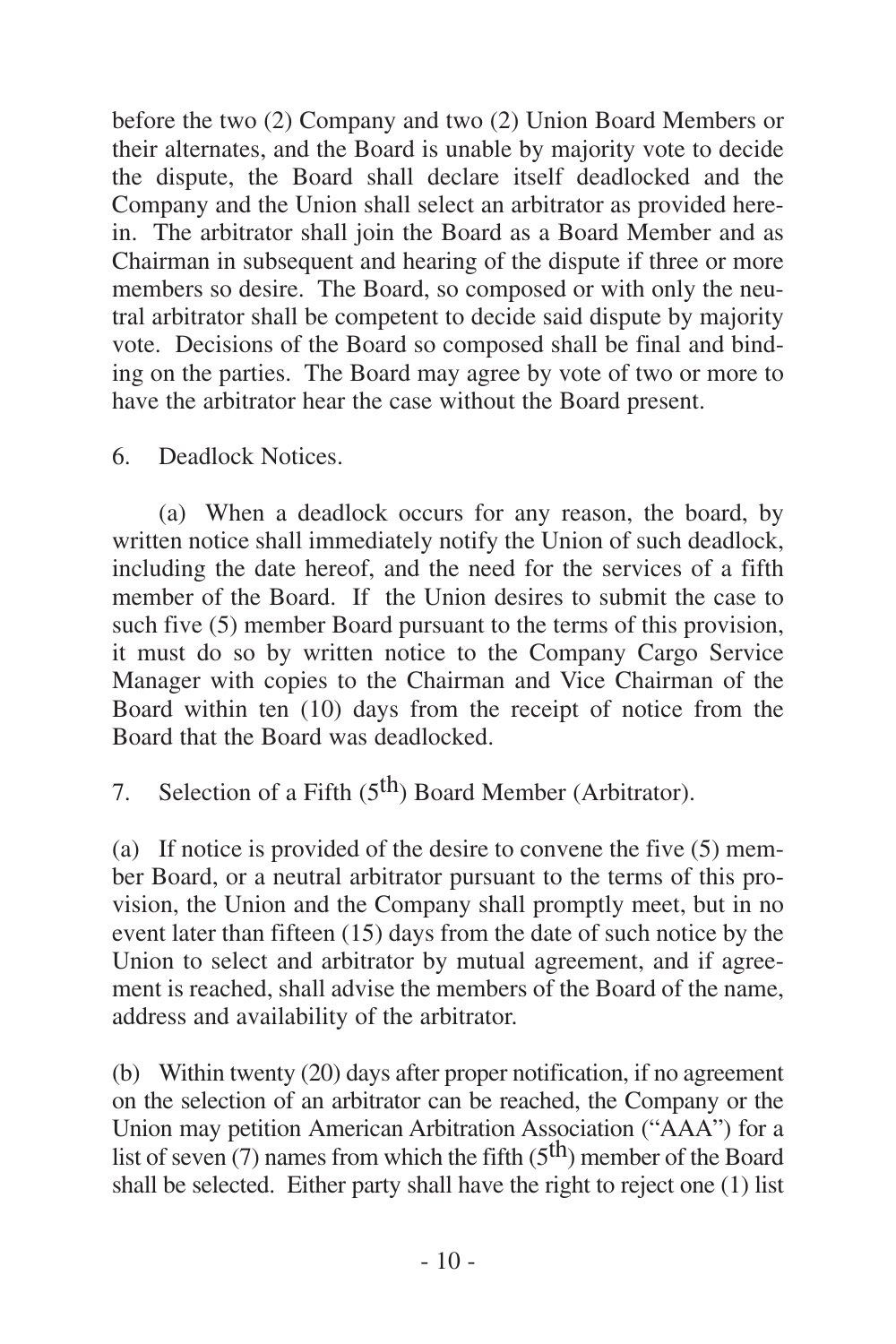of arbitrators sent by the AAA in its entirety, in which case the parties will request a new list of arbitrators from the AAA. The order of striking shall be determined by lot for the first case in which a neutral member is chosen under the provisions thereof and in subsequent cases, the parties shall alternate taking the first strike.

8. Five (5) Member Board Hearing

Within sixty (60) days after selection of the fifth  $(5<sup>th</sup>)$  member from the panel or whenever that fifth  $(5<sup>th</sup>)$  member of the arbitrator is available and with the arbitrator's concurrence, the Board shall schedule a hearing of the dispute by the five (5) member Board, or by the neutral arbitrator, including the presentation of such witnesses and evidence as the five (5) member Board or neutral arbitrator shall in its or the arbitrator's discretion permit. A decision of the majority of the Board sitting with the fifth (5) member or the neutral arbitrator shall be final and binding upon the parties hereto. The Board by vote of any two members, may agree to have the arbitrator hear the case without the Board present.

- 9. General
	- (a) Expenses of the Board

Each of the parties hereto will assume their respective travel expenses and other expenses of the Board members selected by it and each of the parties hereto will assume their respective travel expense and other expenses of the witnesses called or summoned by it except employees of the Company will suffer no loss of pay and that the Company will provide space available transportation over its lines, in accordance with existing regulations, for any Board member or Company employee who is called or summoned as a witness. The reasonable expense and compensation of the fifth  $(5<sup>th</sup>)$  member arbitrator appointed in accordance with Section 7 hereof will be borne equally by the parties.

(b) Freedom Act

It is understood and agreed that each and every Board member shall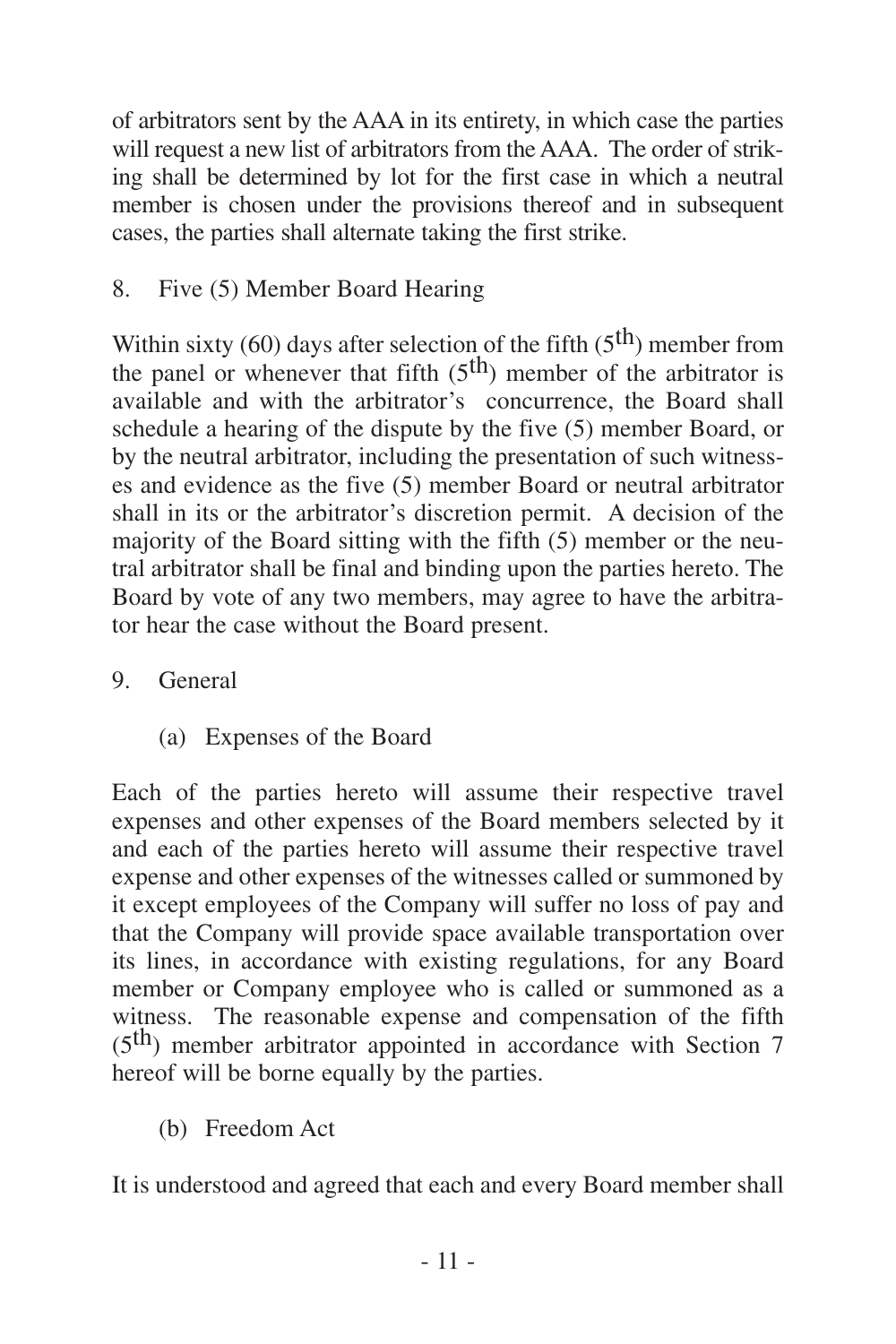be free to discharge his or her duty in an independent manner, without fear that his or her individual relations with the Company, with the employees or with the Union will be affected in any manner by any action taken by him or her in good faith in his or her capacity as a Board member.

#### (c) Time Limits

Time limits set forth in this may be extended in writing by mutual agreement of the Company and the Union.

(d) Rights Under The Law:

Nothing herein shall be construed to limit, restrict, or abridge the rights or privileges accorded either to the employees or to the Company, the Union, or to their duly accredited representatives under the provisions of the law.

(e) Records of the Board

The Board shall maintain a record of all matters submitted to it for its consideration and of all findings and decisions made by it.

Section C. No Strike – No Lockout

The Company, the Union and the employees represented by the Union shall not engage in, encourage, threaten or assist any strike, slowdown or other restriction or interruption of work during the term of this Agreement. Any such prohibited activity, including unfair labor practice strikes, sympathy strikes or any refusal to handle or perform work on any shipments, goods, consignments, parts or supplies because of any labor dispute, even though not initiated or countenanced by the Union, shall be construed to be an essential violation of this Agreement. Any employee engaging in such activity shall be subject to selective discipline up to and including discharge.

2. It is agreed that the Union, its representatives, officers, stewards, and/or other officials are charged with an affirmative duty to maintain this Agreement and shall immediately take all reasonable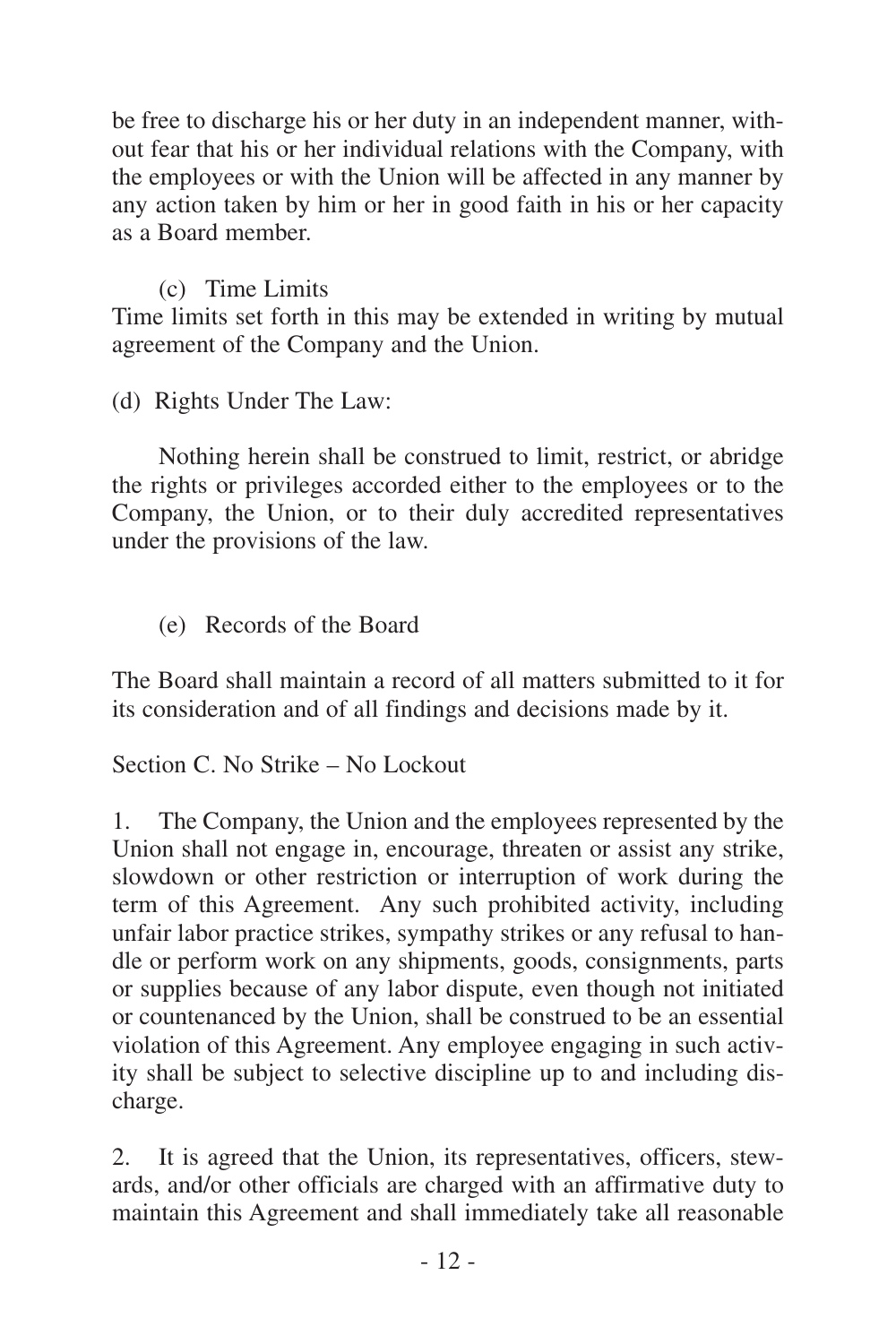<span id="page-16-0"></span>and necessary steps to prevent to stop such illegal acts as quickly as possible.

3. The Company shall not engage in any lockouts during the term of this Agreement.

## **Article VII Seniority Layoff & Recall**

Section A. Seniority

A. Seniority is defined as length of continuous bargaining unit employment with the Company since the employee's last date of hire including the probationary period and all time the employee is on an approved leave or layoff as provided by this contract. Seniority rights, as created by this Agreement, exist only to the extent expressed herein, and shall be negotiable beyond the terms of this Agreement. Seniority shall not prohibit the Company from discontinuing its operation, in whole or in part. It also will not prohibit the Company from discontinuing a job classification if the work no longer exists in the classification or rearranging duties within a classification.

B. The parties recognize the right and need of the Company to have and maintain at all times, the best qualified work force. Seniority shall be applied as set forth in this Agreement provided the employees involved have the qualifications and ability to satisfactorily perform the work involved. "Qualifications and ability" means, able to perform the work in an efficient manner based on experience, job knowledge, training, and skill. It is agreed when the company is moving employees from one work area to another work area the most junior qualified employee will be moved unless a more senior qualified employee is identified by the lead employee to be moved. The company will consider seniority in the assignment of forklift responsibilities within a work area when more senior employees are scheduled to start later than junior employees. In cases when an employee is loading or unloading a vehicle such work should be completed prior to employee reassignment to forklift responsibilities.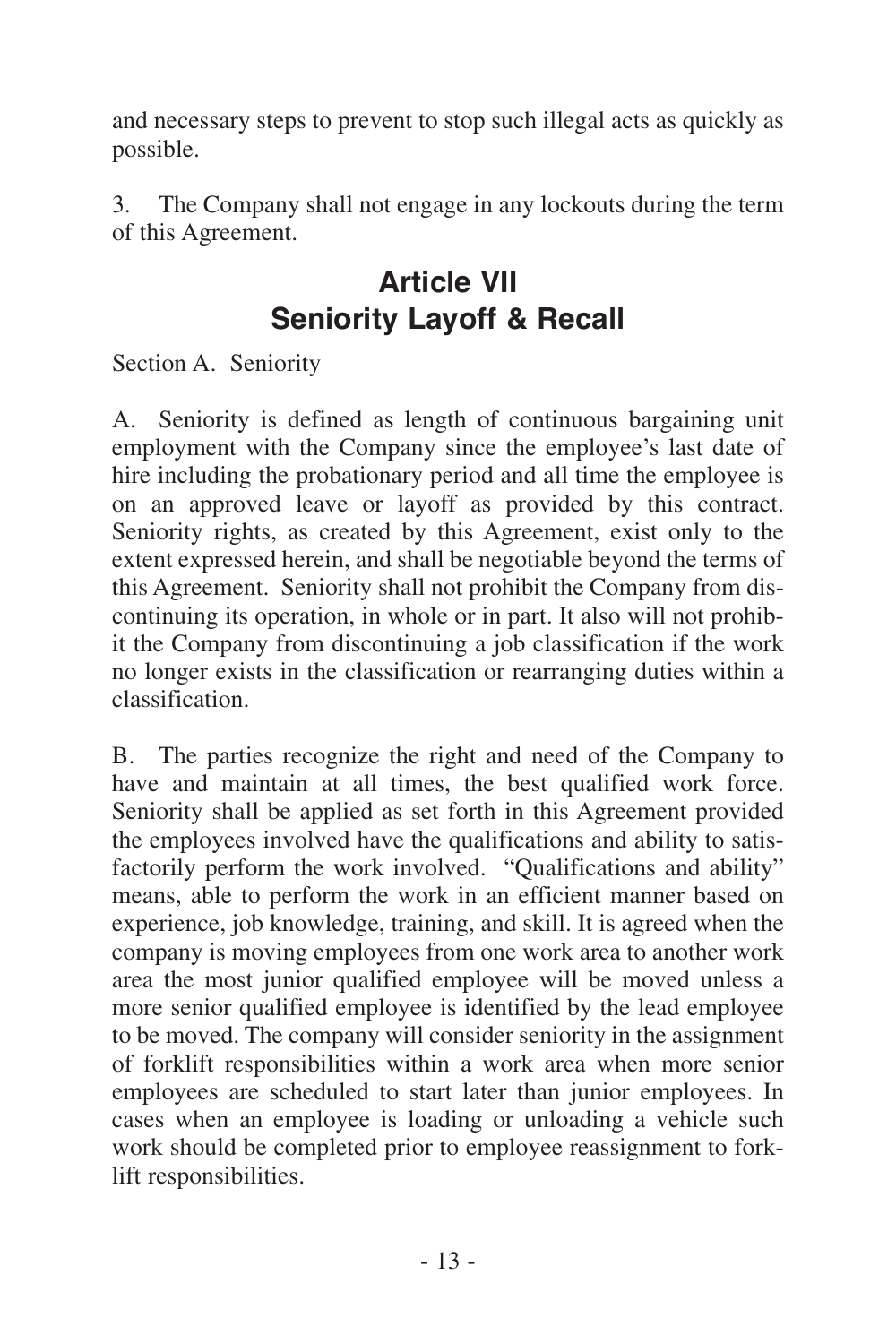C. Seniority and the employment relationship shall be terminated automatically when an employee:

1. voluntarily quits

2. is discharged for just cause and not reinstated under the grievance machinery.

3. fails to notify the Company of his or her intent to return to work upon recall from layoff within seven (7) days, or failure to return to work upon recall from layoff within fourteen (14) days after being notified to report to work unless prior arrangements have been made with the Company. Such notification to return to work will be given by registered mail (delivery or attempted delivery) or telegram addressed to such employee at his or her last address filed with the Company. It shall be the responsibility of each employee to have his or her correct address and telephone number on file with the Company.

4. is absent for three (3) consecutive working days without properly notifying the Company within that time. Notice may be by telephone. This provision shall not be construed in any way to modify the Company's right to discipline employees for unexcused absence.

5. fails to report to work as scheduled at the end of a leave of absence.

6. engages in gainful employment while on approved leave of absence.

7. is laid off or absent for any reason for a period of thirtysix (36) months or the amount of his or her seniority as of his or her last day of work, whichever period is shorter.

8. retires.

D. The Company shall post on the bulletin board an up-to-date seniority list within fifteen (15) days after the execution of this Agreement and thereafter shall compile and post an updated seniority list as of June 1st and December 1st and this must be posted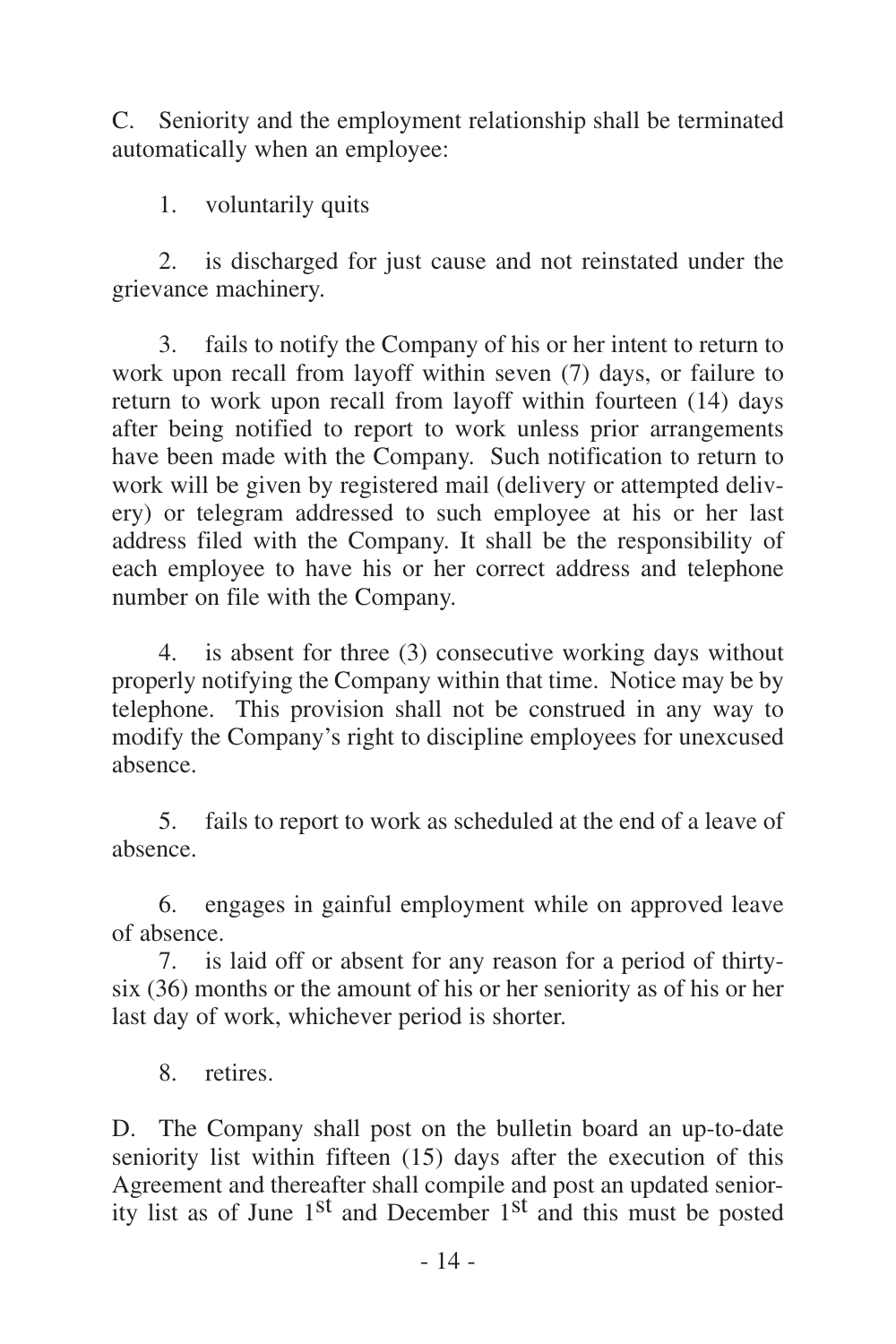within thirty (30) days after those specific dates once each six (6) months. In addition, the Company shall furnish a copy of the same list to the Union. Seniority dates of employees shown on the posted lists shall be considered permanently established seniority dates, except as may be corrected as the result of a protest filed within thirty (30) calendar days after posting; such protests shall be confined to names added or deleted since the last posting and errors in the copying of the list. Upon timely presentation of proof of error, such error will be corrected.

E. It is understood and agreed by the Company and the Union that when two (2) or more employees are hired at the same time, or have the same seniority date, the following method will be used to determine seniority:

1. An employee with a steward and management person present will agree to an acceptable tie break procedure (ex. flip of a coin).

2. Once seniority is established under this procedure, it shall be permanent for the life of the individual's employment with the Company.

F. An employee covered by this Agreement who transfers out of the bargaining unit shall retain his or her seniority status for up to one (1) month. Employees will lose seniority after one (1) month or thirty (30) days.

G. It is recognized that the probationary period is a part of the Company's evaluation and selection process and that transfer, reassignment or retention of an employee during the probationary period shall be at the sole discretion of the Company. There shall be no responsibility or obligation for reemployment of employees if they are laid off or discharged for any reason during their probationary periods. There shall be no seniority among probationary employees and they may be laid off, discharged or otherwise terminated at the sole discretion of the Company. Such actions are not subject to the grievance procedure or arbitration.

H. Upon successfully completing the probationary period, the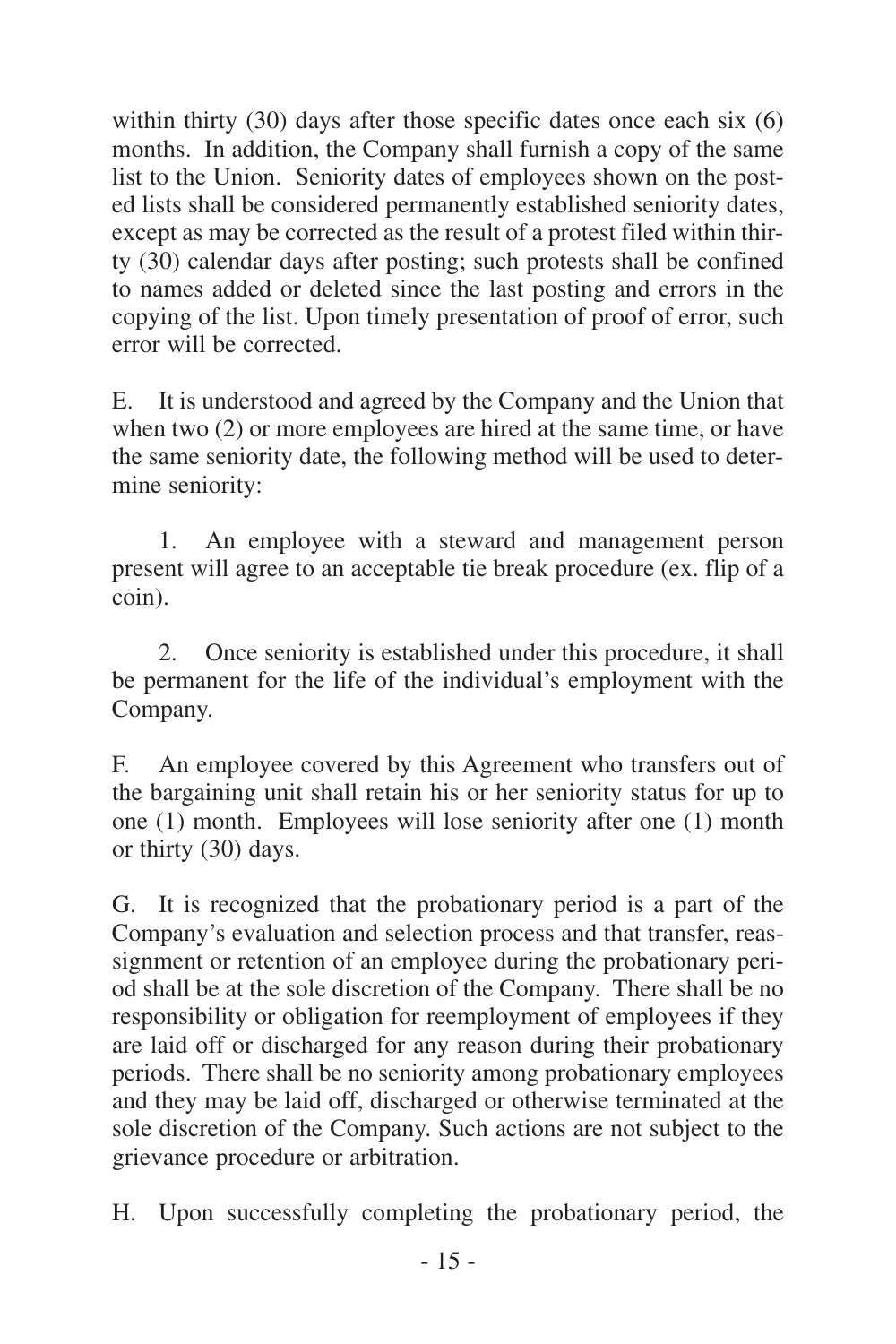employee's seniority shall accrue and shall be considered as beginning with his or her most recent date of hire.

I. An employee may bid shift preference, by classification and seniority, no more than twice a year provided, that the bidding, which is by seniority in the employees' areas or job skills, cannot occur more than twice a year. The bidding will take place in the months of January and July.

J. The Company agrees to review proposed bid schedules with the Local Union prior to posting. Any dispute will be resolved by the Union and Company co chairs of the System Board of Adjustment. The decision of the Co chairs is final and binding.

K. Job openings or vacancies will be posted for ten (10) days and be awarded on the basis of seniority and ability to perform the job.

Section B. Layoff

A. The decision to layoff and/or recall employees, including the order of those affected, shall be made entirely within the discretion of the Company to produce the most effective workforce. Seniority will be the deciding factor in making layoff and recall decisions when, in the opinion of management, the employees are qualified to perform the job.

B. If an employee is to be laid off from a classification under this Article who has, in the judgment of the Company, the proven skill to immediately perform the work of the most junior employee in that or another classification who has less Company wide seniority than the laid-off employee, then the laid-off employee may bump the junior employee from a job which he or she is qualified to perform. Similarly, an employee bumped under this Article who has, in the judgment of the Company, the proven skill and ability to immediately perform the work of the most junior employee in that or another classification who has less seniority than the bumped employee, then the bumped employee may bump that junior employee from his or her job. The Company agrees that it will not exercise its rights under the Article in an unreasonable manner and such actions shall be subject to the grievance procedure.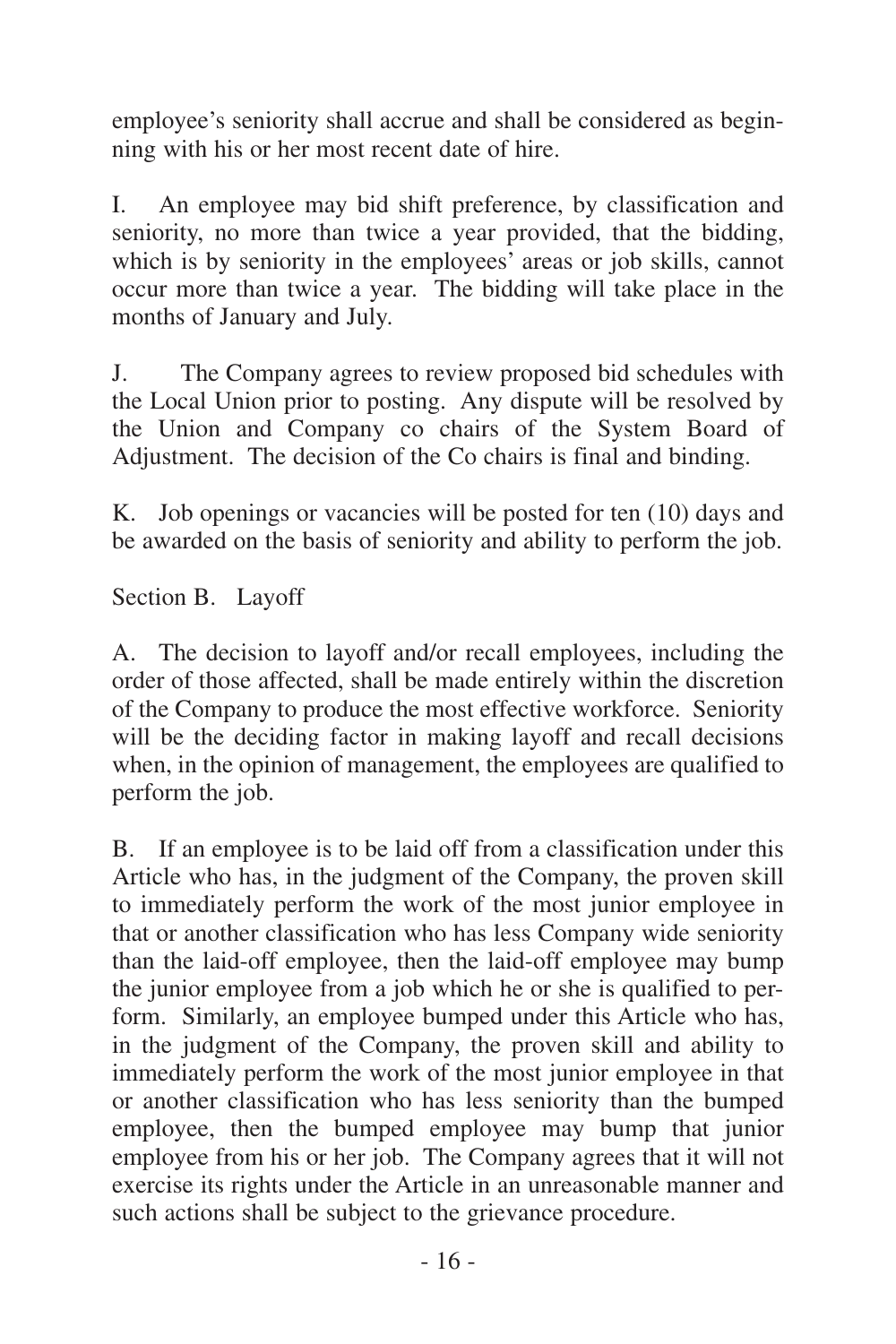Section C. Overtime

The Company and the Union agree that overtime will be distributed by seniority and ability in the work area which means job skills (not a physical or geographical location such as one warehouse as opposed to another site at the airport facility). The parties agree that they will discuss this matter further and if they mutually agree to change the provision they shall do so in a written form.

It is agreed that when an employee has the ability to do an overtime job (such as when, and if, a forklift operator were needed for overtime, and the employee were capable and able to operate the forklift on such overtime), overtime will be assigned by seniority (and such ability). Strict seniority shall be followed, along with the ability as noted above; but, if there are questions as to ability to do the job, or as to seniority, the questions can be the subject of the grievance and arbitration procedure. This process is designed to ensure that issues as to qualifications can be challenged; but, it is understood, when there are questions or disputes, the employees must follow the instructions of management and then file grievances. There is no basis for employees to maintain that they will not work or demand to work, so that another employee chosen by management will be bumped or affected, in a manner that would prevent the management from making the assignments. The employees are obligated to grieve, if they feel that an incorrect decision has been made, so that an arbitrator (if the matter cannot be adjusted through the agreement of the parties) can resolve the problem with finality at a later point. There will not be, as a result of issues, a basis for insubordination, or challenging assignments, and refusing to do work. If employees refuse to do work, when they are assigned overtime under this agreement, then the employees can be disciplined; and, discipline can include suspension without pay, and if deemed appropriate, termination (it being understood that such discipline will be subject to grievance and arbitration too).

If employees are not willing to do overtime work, and there is a need to have overtime work performed, then the Company shall designate those employees it determines to be able and to have the least amount of seniority and they will be required to do the overtime work; provided that: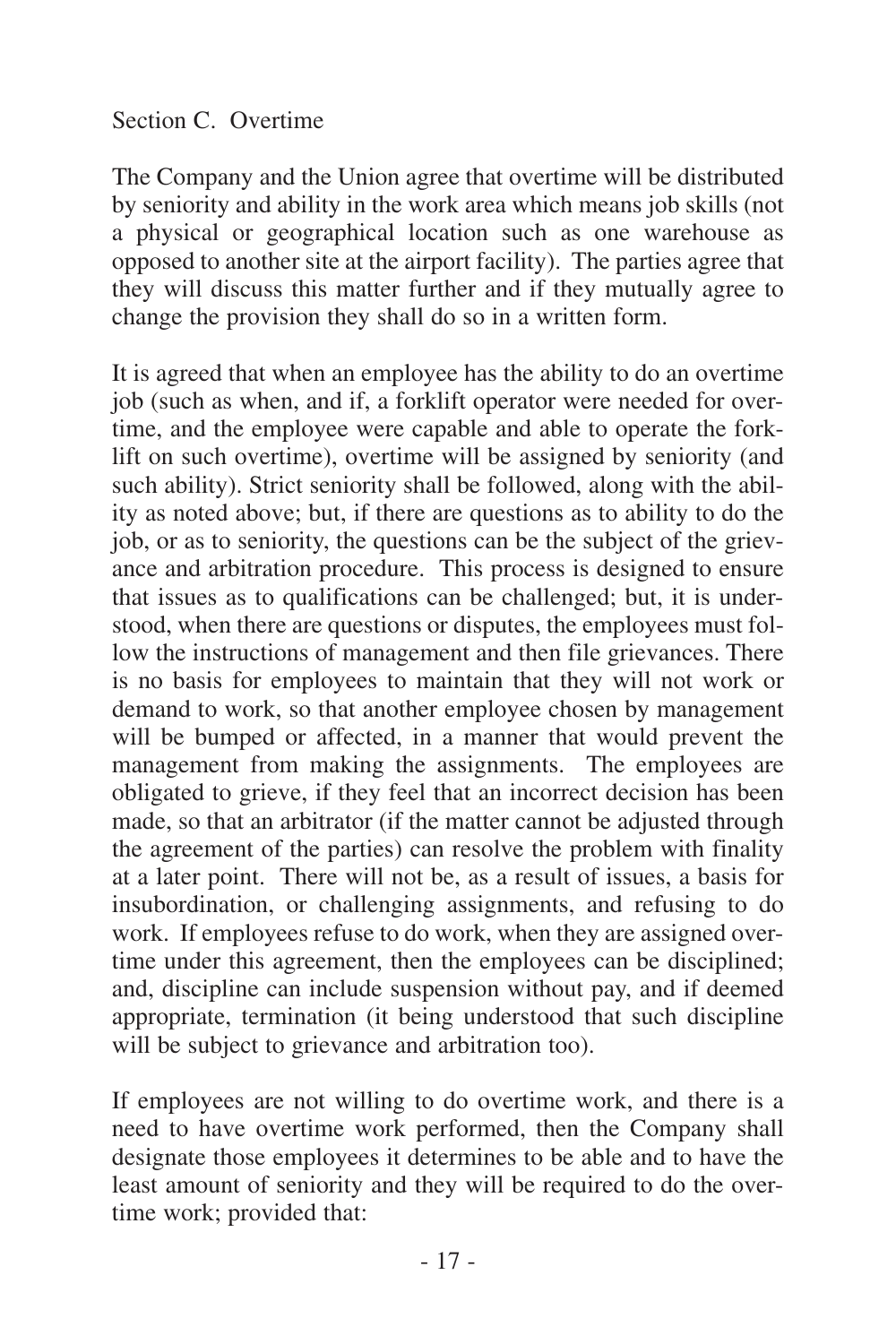Overtime will be offered on a seniority basis within the respective job area. In the event there are insufficient volunteers the least senior employee available will be required to work such overtime.

The employer will notify the employees on the clock at least half (1/2) hour prior to quitting time of known overtime.

Overtime will be offered as follows:

If overtime is four (4) hours or less, it will be offered to employees who are at work. If needed overtime exceeds four (4) hours, it will be offered to employees who are on their day off.

Once an employee is working on overtime seniority will prevail provided the employees involved have the qualifications and ability to satisfactorily perform the overtime work involved. "Qualifications and ability" means, able to perform the work in an efficient manner based on experience, job knowledge, training, and skill. Once the overtime work has been assigned to an employee, that employee must complete the work. However, fork lift drivers will have the opportunity to bump junior fork lift drivers provided both drivers are on overtime.

If assignments are being made, and there are assignments which, in the discretion of management, appear to be capable of being performed by all employees, but they are not regarded as the best jobs (such as going out in foul weather, putting nets on palletizing, or going into a cooler) then, assuming that all employees are equally qualified, the Company agrees that it will assign the most junior employees to the work that is undesirable first, provided that:

1. When assignments are made, they must be performed and directions followed; and, if there are objections or grievances, the objections have to be stated and grievances filed and the employees cannot refuse to do the work.

2. If employees are working on a job that they do not feel is desirable, and they see other employees who have less seniority completing work elsewhere, or reporting to work, the employees working are not at liberty to stop working, or to demand that the less sen-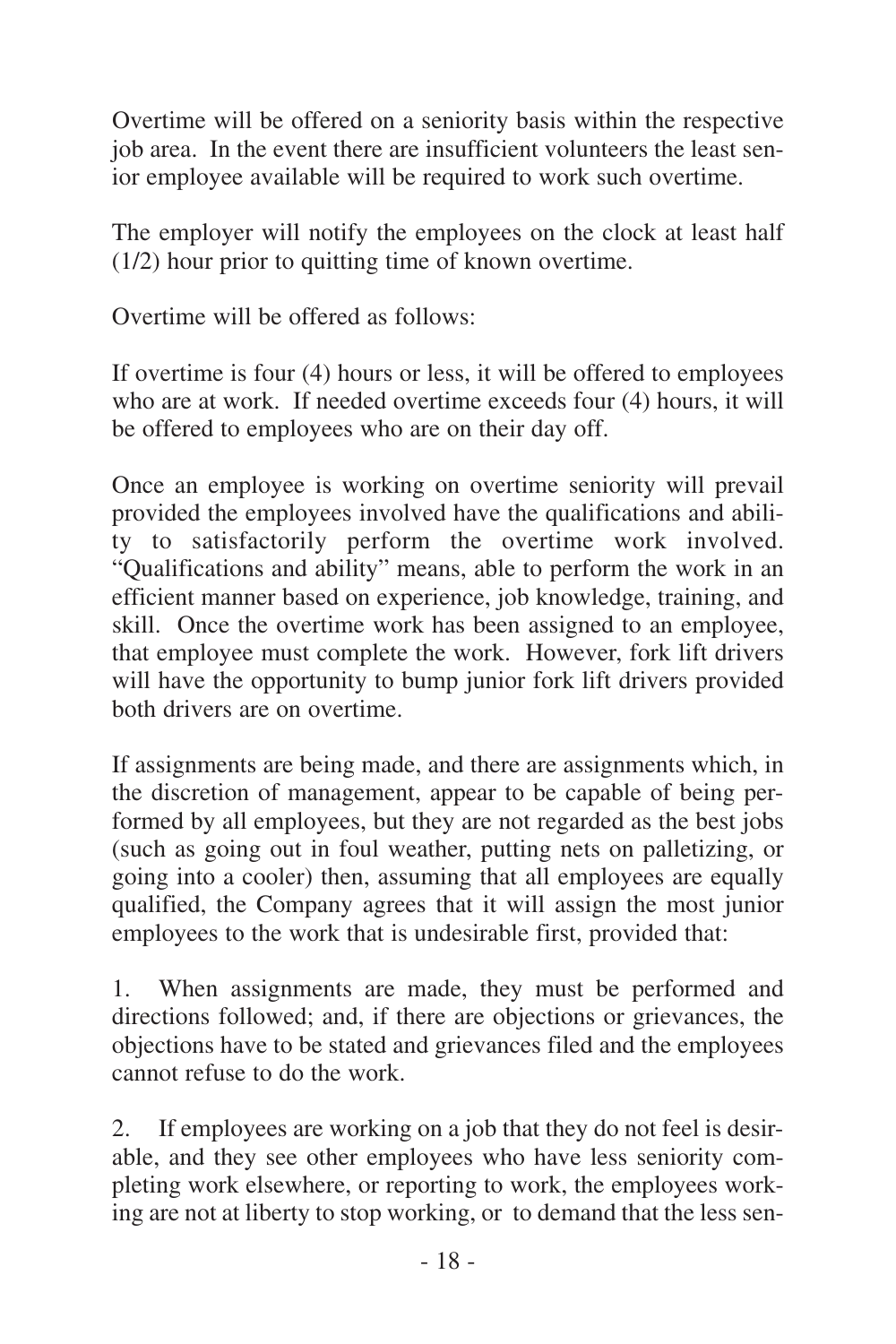<span id="page-22-0"></span>ior employees immediately replace them. This is a matter that involves the discretion of management and the Company in terms of completion of the work. The Company will, however, where there are selections and employees are not working, follow the procedure of assigning the least desirable work to the least senior employees, to reward those with seniority. Questions or disputes that arise out of the interpretation of this agreement will not allow employees to refuse to work or refuse to take assignments, and the employees must take the assignments and grieve as to their differences, or any disputes.

### **Article VIII Wages – Holidays**

Section A. Wages

Each employee who reports to work upon request five (5) days in any week as required by his/her department schedule is guaranteed pay for such work equivalent to not less than forty (40) hours per week to be worked in five (5) consecutive eight (8) hour days. The forty (40) hours guarantee does not apply if the employee is absent of his or her own volition. All work in excess of twelve (12) hours in any one (1) day and forty (40) hours in any one (1) week shall be paid at one and one half  $(1 \frac{1}{2})$ .

This guarantee of forty (40) hours is contingent upon conditions beyond the employer's control which may prevent the full operation of the business. No employee shall be required to work in excess of twelve  $(12)$  hours in any one  $(1)$  day. A meal break must be given to each employee not less than one half  $(1/2)$  hour and no more than one hour in any one (1) day. The meal break should be taken between the fourth and sixth hour, whenever possible. If an employee is required to work through his or her meal break period, then the employee would be entitled to a meal break after eight (8) hours. If a full eight (8) hour shift had to be worked, in the opinion of the Company, then the employee would have the option of either taking the one-half hour meal break and being paid at whatever rate would be applicable (without pyramiding of any special overtime or penalty, pay) or, if the Company and the employee both agreed (and it would have to be mutually agreed to) the employee could be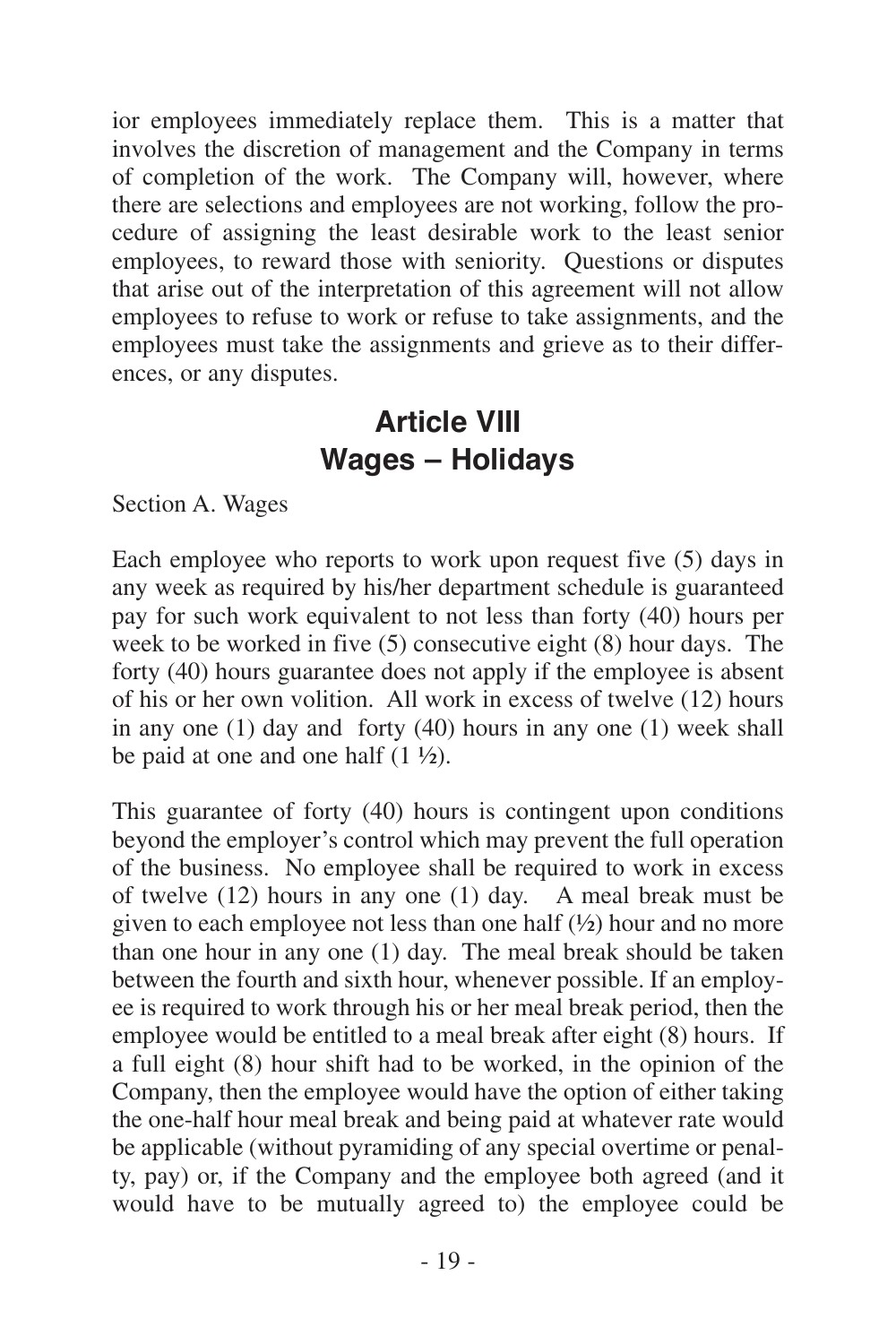allowed to leave if there were no further reason for the employee to remain. The Company upon such Agreement would pay for the extra one-half hour at the applicable rate, it being understood that there would not be any pyramiding of overtime or penalty pay and the pay would be based upon the regular provisions of the Agreement for the work not done in order to compensate for the lost meal break.

Section B.

1. All employees hired after the date of ratification will be paid in accordance with the following:

| \$11.00 | <b>Start</b>             |
|---------|--------------------------|
| \$12.00 | Seniority                |
| \$14.70 | Seniority plus 12 months |
| \$17.30 | Seniority plus 24 months |
| \$19.90 | Seniority plus 36 months |
| \$22.50 | Seniority plus 48 months |
|         |                          |

After twelve (12) months at the \$22.50 rate the employee shall be eligible for the subsequent general wage increases.

2. All employees on the payroll who have attained seniority as of August 1, 2013 will receive the general wage increases per the provisions of Article 41 Section 1 of the UPS NMA.

3. Differentials

- a. Lead \$1.50
- b. Palletizing Pallet Control Cargo Auditor \$1.00 (one clerk per shift)
- c. Dangerous good Document clerk \$.50 (one clerk per shift)
- d. PPQ Document \$.50
- e. Night \$.60
- f. Driver \$1.00
- g. Customs Agent \$1.50
- h. Ramp Pallet Control / Auditor \$1.00
- i. Cooler Cargo Auditor \$.50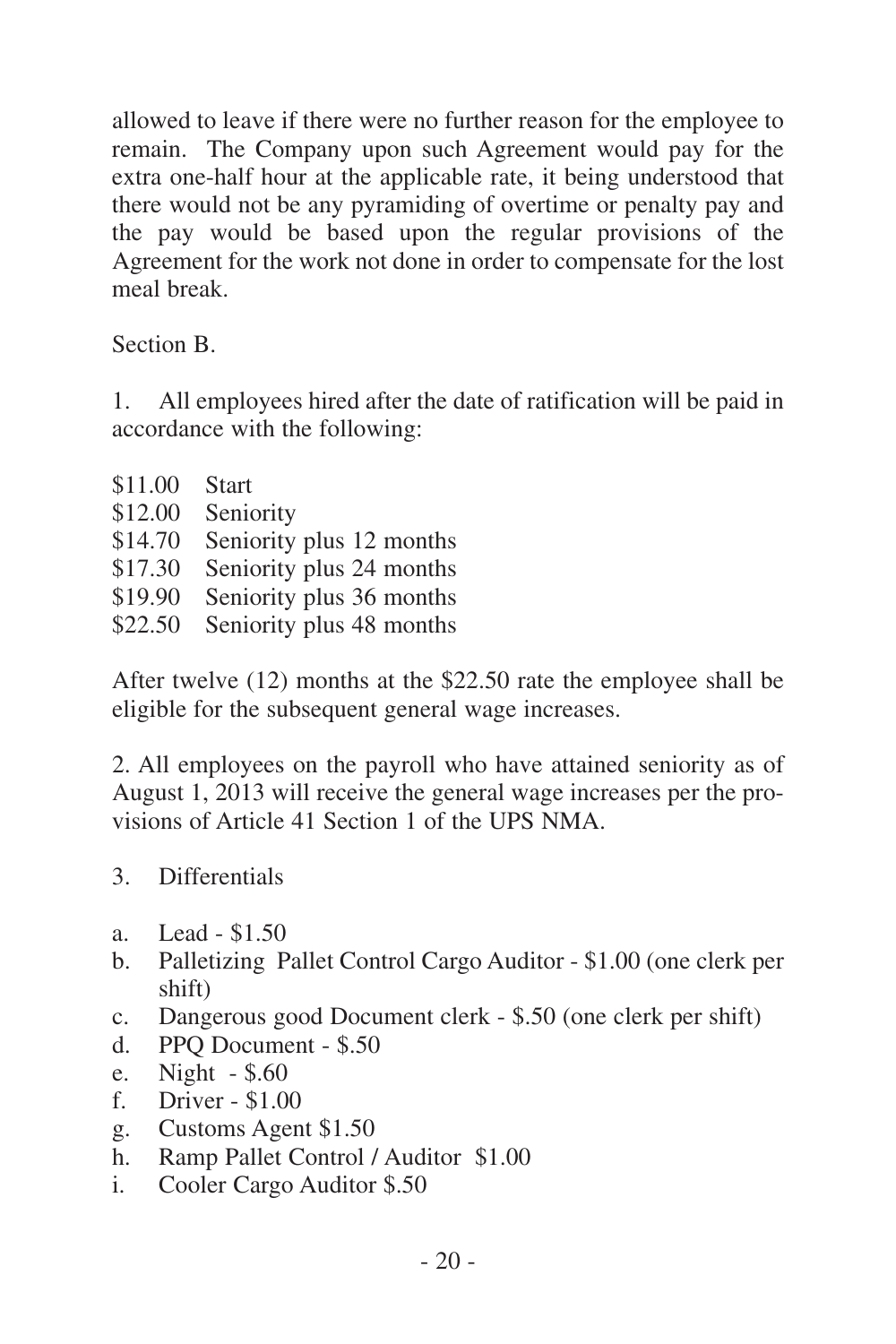4. Nightshift differential payment between 9:00 p.m. and 4:00 a.m. for the shift that would be known as the nightshift. This nightshift differential would be paid for the hours worked, including overtime in connection with the nightshift. However, if an individual were called in on a prior shift and had to stay late and, as a result, worked into the hours of 9:00 p.m. and 4:00 a.m.; or had been called in early and worked prior to 4:00 a.m.; that employee would not receive the differential (regardless of how many hours that individual worked during the so-called nightshift). This would be because the employee would be entitled to the rate from the prior, or later, shift plus any overtime as to the non-nightshift that would be available. The pay would not in any way be pyramided. This provision is designed to avoid the possibility that someone called from another shift to do overtime working during the nightshift, or to come in early and do overtime during the nightshift, would be able to obtain the nightshift differential rate. They cannot obtain the nightshift rate unless they work the full nightshift on a regular basis. Employees hired after ratification of this agreement shall not be entitled to the application of the nightshift differential in this agreement.

5. The company has the right to correct payroll errors upon discovery of such; however, the employee will only be responsible for overpayments for a period of ninety (90) days prior to such discovery. Likewise, the Company shall only be responsible for correcting underpayments covering a period of ninety (90) days prior to discovery.

#### Section C-Holidays

1. The following named holidays, or the days observed as such, shall be recognized as legal holidays: New Year's Day, Memorial Day, Independence Day, Labor Day, Thanksgiving Day, Day after Thanksgiving, Christmas Day, and New Year's Eve Day, provided the employees comply with qualifications set forth hereinafter. Seniority employees shall receive eight (8) hour straight time pay for the above designated holidays. One of the qualifications is that seniority employees must complete the regularly scheduled work days which immediately precedes and follows the holiday, except in cases of proven illness, or unless the absence is mutually agreed to.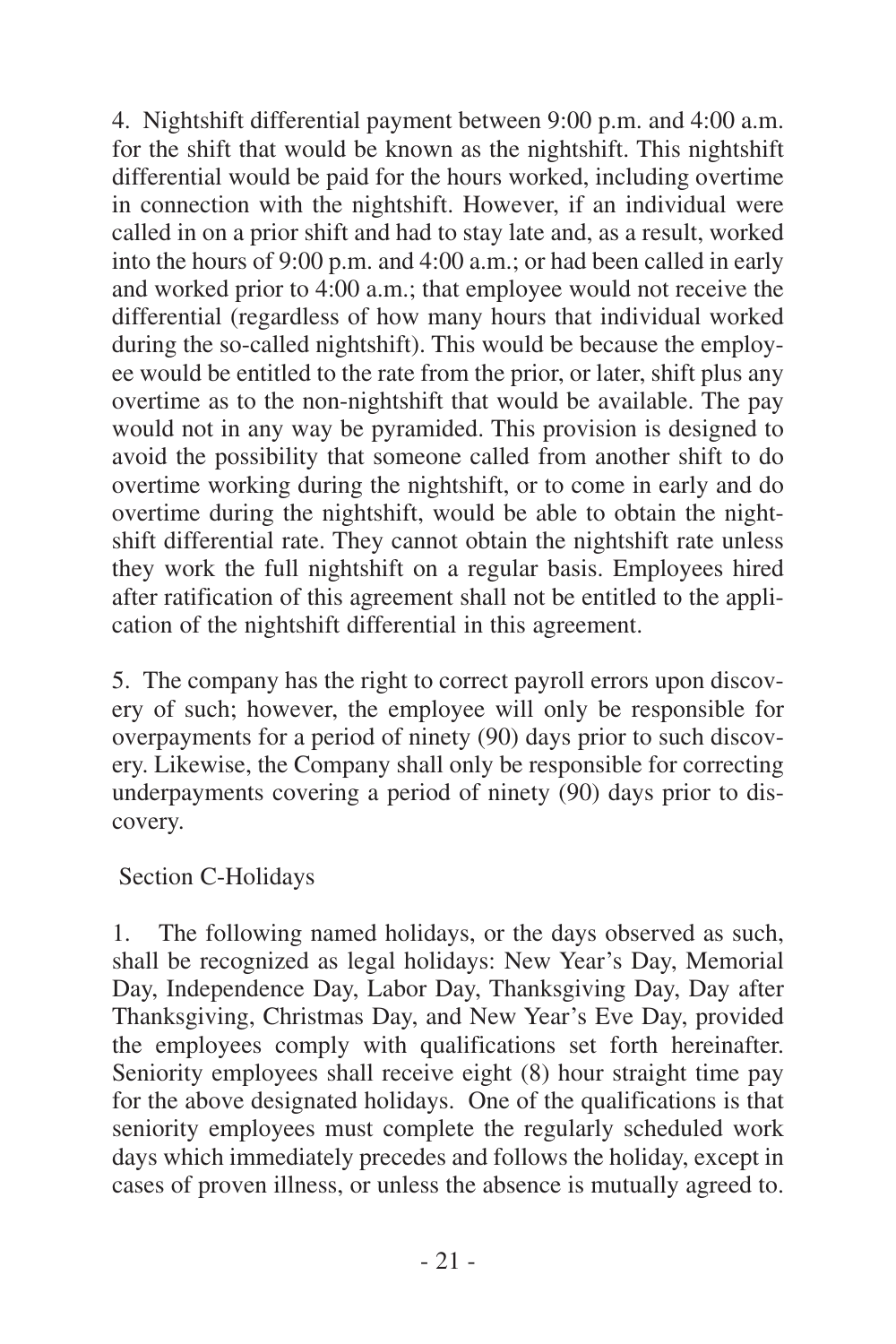2. All employees on the payroll who have met the hours/reports and years of service requirements listed below shall receive nine (9) personal holidays on January 1st of each subsequent year during the term of this agreement. Personal holidays awarded on each January  $1<sup>st</sup>$  are to be used by the subsequent November  $15<sup>th</sup>$  of each year. Unused personal holidays will be paid at eight (8) hours at the employee's straight time hourly rate for each unused day on the second pay period of each December. An employee must be on the payroll to receive this benefit.

3. In order for employees on the payroll to receive the nine (9) personal holidays the employee must have worked at least one hundred and fifty six (156) reports in the previous calendar year.

4. Newly hired employees are not entitled to holiday pay for personal holidays and named holidays falling within the first year of their employment. After completion of one year of employment, the employee who meets the qualifications stated above will receive pay for future named holidays. They will also receive nine (9) personal holidays on the following and each subsequent January  $1<sup>st</sup>$ , to be used by each subsequent November 15<sup>th</sup>, provided the employee worked at least one hundred fifty six (156)reports in the previous calendar year. They shall be paid eight (8) hours at straight time hourly rate for each unused personal holiday. An employee must be on the payroll to receive this benefit.

5. Personal holidays shall be awarded by seniority in the order requested and the following procedure shall apply: Any employee desiring a personal holiday will make a request in writing on a form furnished by the Company. Such request must be submitted no later than the start of his/her shift on the seventh  $(7<sup>th</sup>)$  calendar day preceding the day requested. A signed copy of the request form stating approval or disapproval shall be returned to the employee by the end of the next working day.

6. No personal holiday may be taken after November 15 or before December 31 of any year.

7. Any employee who is out due to sickness or injury shall have the right, after the third day of absence due to such sickness or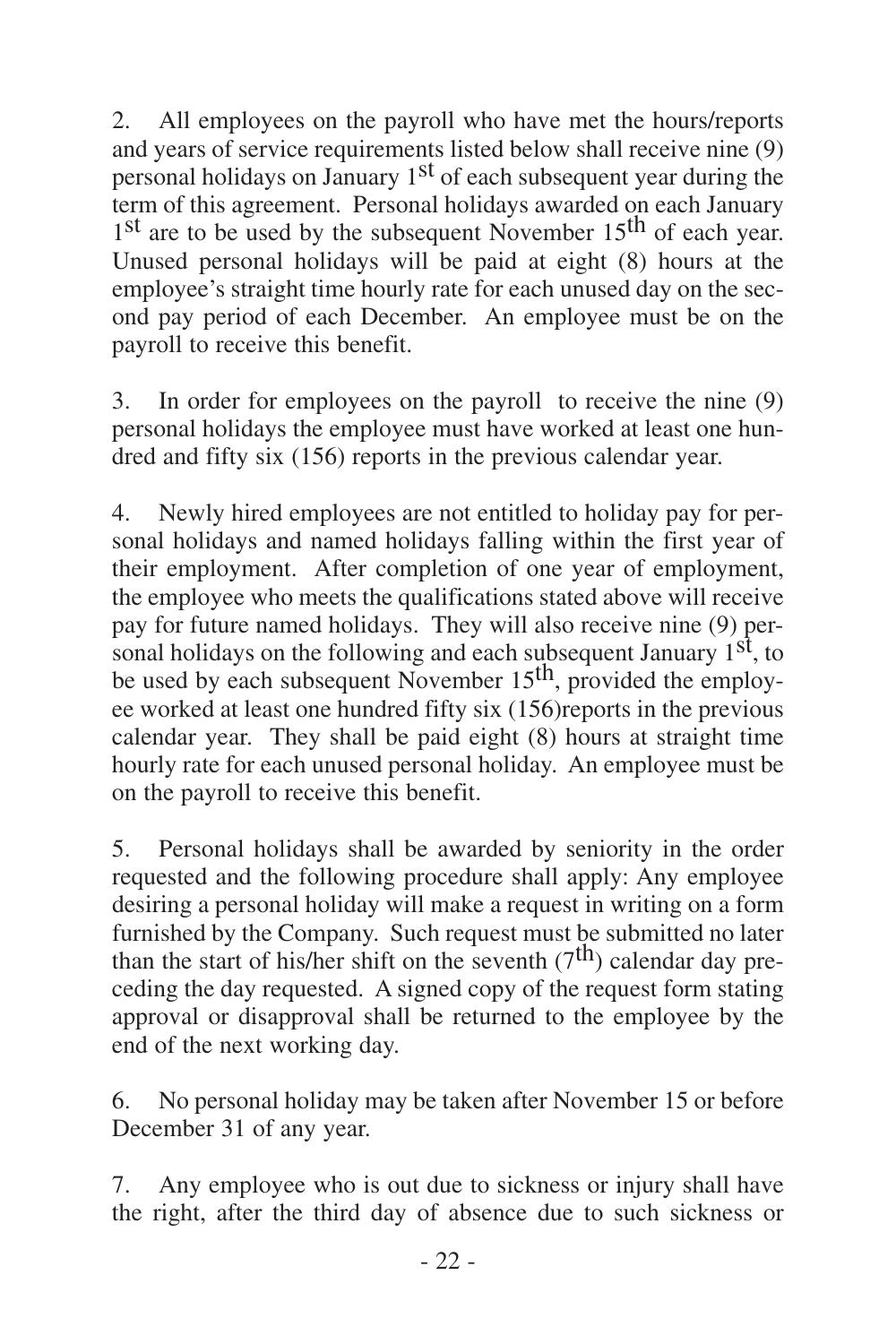<span id="page-26-0"></span>injury, to be paid for any personal holidays to which they are entitled up to the number of days off due to sickness or injury. Employees may elect to be paid two (2) of their personal holidays for up to two (2) single days of illness. A written request for payment must be made the day following the absence. It is understood for these days to be paid the employee must provide medical documentation to support the absence. If these two (2) days of illness are paid as personal holidays they will not be counted towards management determination of an unacceptable attendance record.

## **Article IX Call-In Pay and Pay Period**

Section A. Call-In-Pay

The Company will provide call-in-pay in accordance with the following guidelines:

A. Guarantee four (4) hours provided the following:

1. Once called, employee is required to show for work at specified time (minimum notice one (1) hour)

2. Failure to show when scheduled will be considered to be an infraction of attendance rules.

Section B. Pay Period

All employees covered by this Agreement shall be paid in accordance with the company's current pay procedures.

### **Article X Vacations**

A. Full time employees will be granted paid vacation time based upon the length of their active service. An employee must have worked one hundred and fifty-six (156) reports in the preceding year to earn their vacation. Vacation will be accrued from January  $1<sup>st</sup>$  to December  $31<sup>st</sup>$  and taken the following year. Each employee who meets the eligibility rules stated above, shall be entitled to a vacation with pay as follows: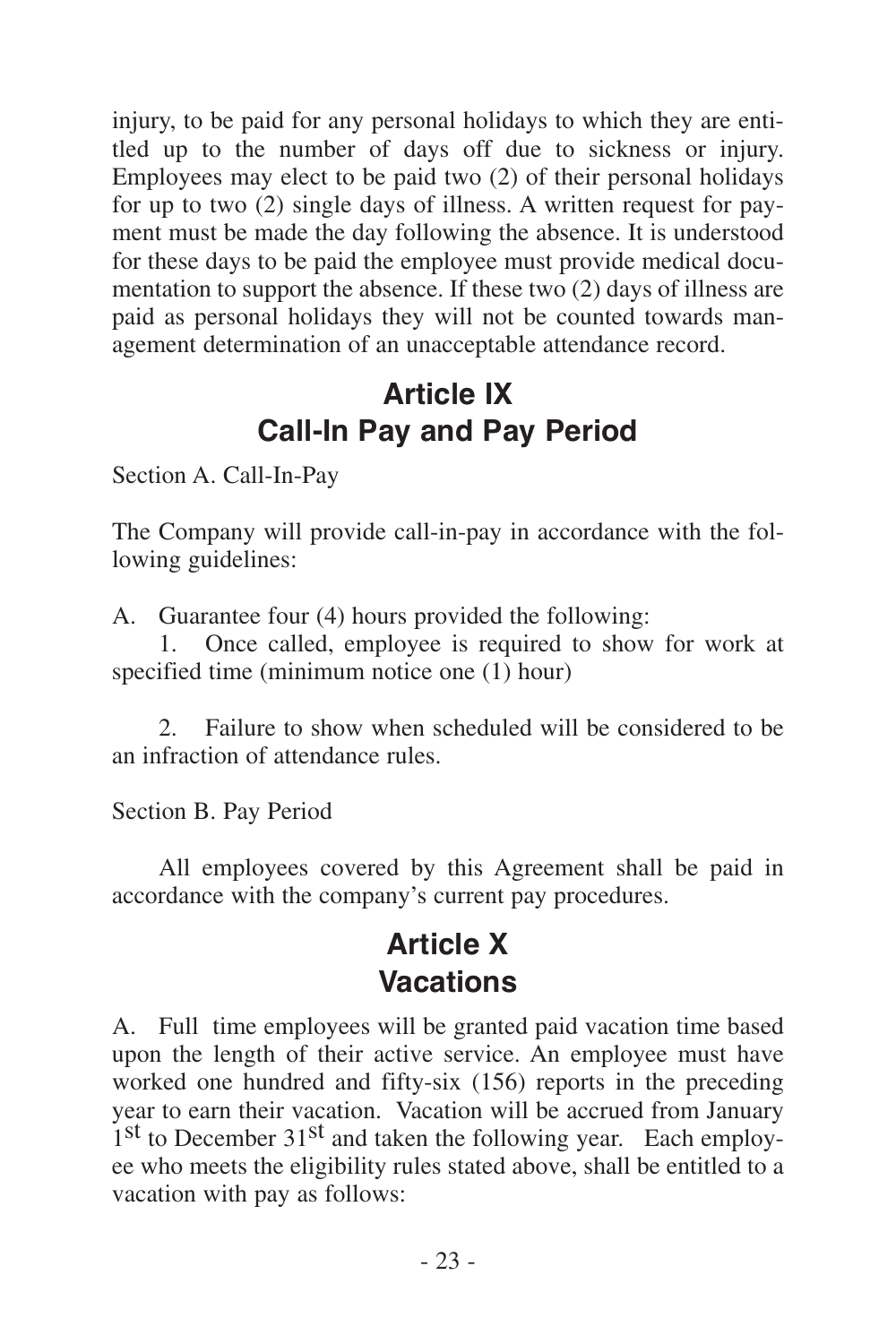<span id="page-27-0"></span>

| Active Service     | Weeks Earned    |
|--------------------|-----------------|
| One (1) year       | One $(1)$ week  |
| Two $(2)$ years    | Two $(2)$ weeks |
| Five (5) years     | Three (3) weeks |
| Fifteen (15) years | Four (4) weeks  |

B**.** Newly hired employees will not begin to accrue vacation until January  $1<sup>st</sup>$  following their hire date.

**C.** Vacation time is not cumulative, and must be taken during the calendar year following December 31<sup>st</sup>. If vacation is not taken by the end of the year, the employee will be paid in lieu of vacation.

D. Vacation pay shall be at the rate of pay which the employee would normally have received for the regular straight time during the period of their vacation at forty (40) hours for each vacation week.

E. Vacation will be approved by the Company taking into consideration the desires and seniority, classification, area and shift of the employee and the Company's operational requirements. The Company reserves the right to restrict vacations during high volume periods. Vacation requests will be submitted by November 30<sup>th</sup> and approved and posted by the following January 1st.

F. When an employee splits their vacation period, an employee may not exercise their seniority on the second part of their vacation time over any employee who has not picked their vacation.

G. An employee who does not request a vacation will be assigned to an open vacation period.

H. When a named holiday falls during an employees paid vacation, the employee will be paid an additional eight (8) straight time hours as holiday pay for the named holiday.

### **Article XI Uniforms**

The Company will continue its policy of providing uniform**s** (8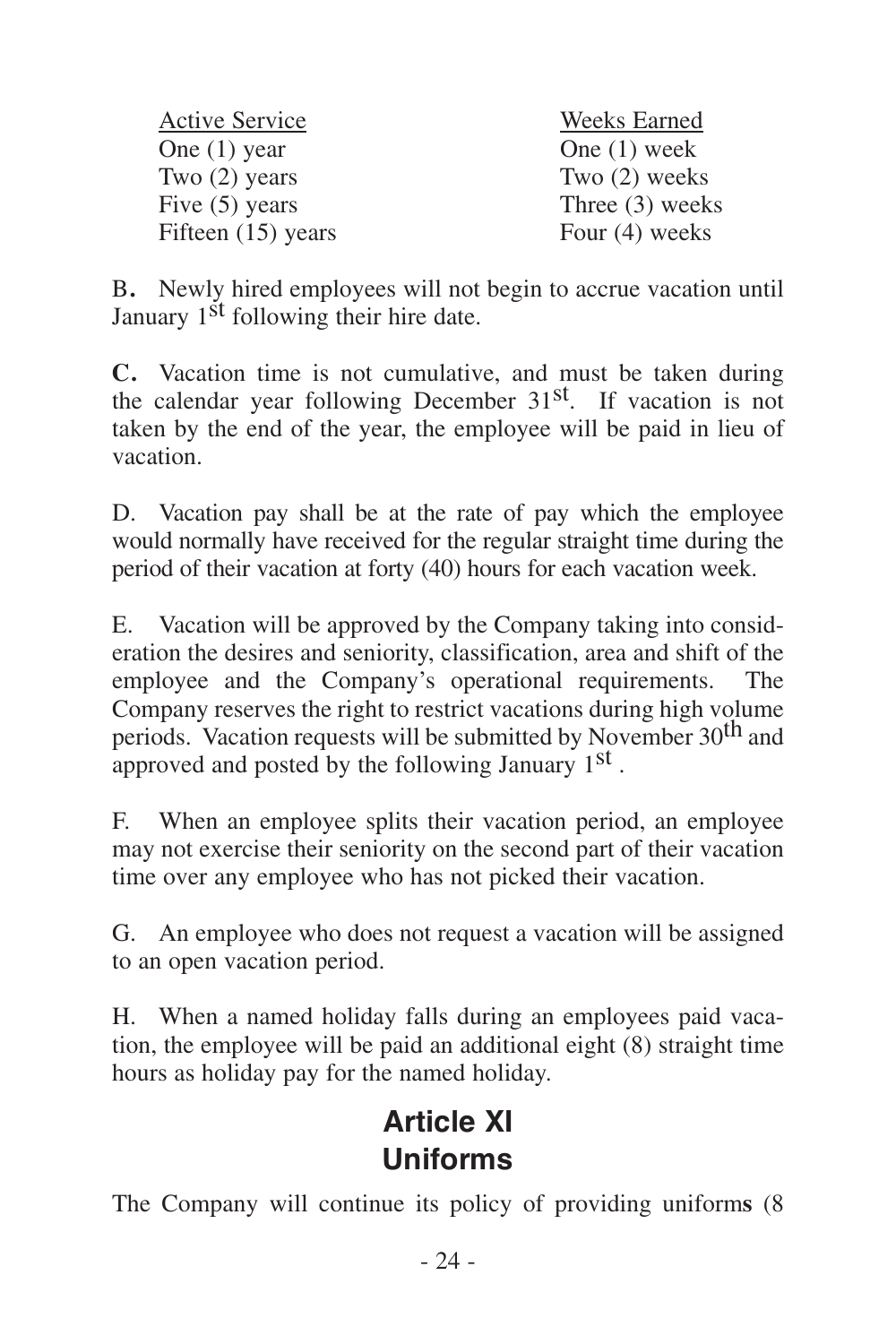<span id="page-28-0"></span>shirts and **7** pants) for those employees required to wear uniforms. Exchanged uniforms will be inspected by the company and if a uniform is required it will be new.

The Company will continue to provide jackets, vests, and gloves for the employees working in the cooler area. Jackets, vests, gloves will be exchanged as needed.

# **Article XII Equipment, Accidents, Etc.**

A. The Employer shall not require employees to take out on the street or highways any vehicle that is not in safe operating condition or equipped with safety appliances prescribed by law. It shall not be a violation of this Agreement where employees refuse to operate such equipment unless such refusal is unjustified.

B. Any employee involved in any accident or who has knowledge of freight damage or theft shall immediately report in writing said accident and any physical injury sustained, freight damage or theft to the Employer before completion of his or her shift that day, and shall turn in all available names and addresses of witnesses to the accident, freight damage or theft. Failure to comply with this provision shall subject such employee to immediate discharge.

## **Article XIII Conflicting Agreements**

The Employer agrees not to enter into any agreement or contact with any employees covered by this Agreement individually or collectively, which in any way conflicts with the terms and provisions of this Agreement.

# **Article XIV Posting of Agreement**

A copy of this Agreement shall be posted in a conspicuous place on the Employer's premises.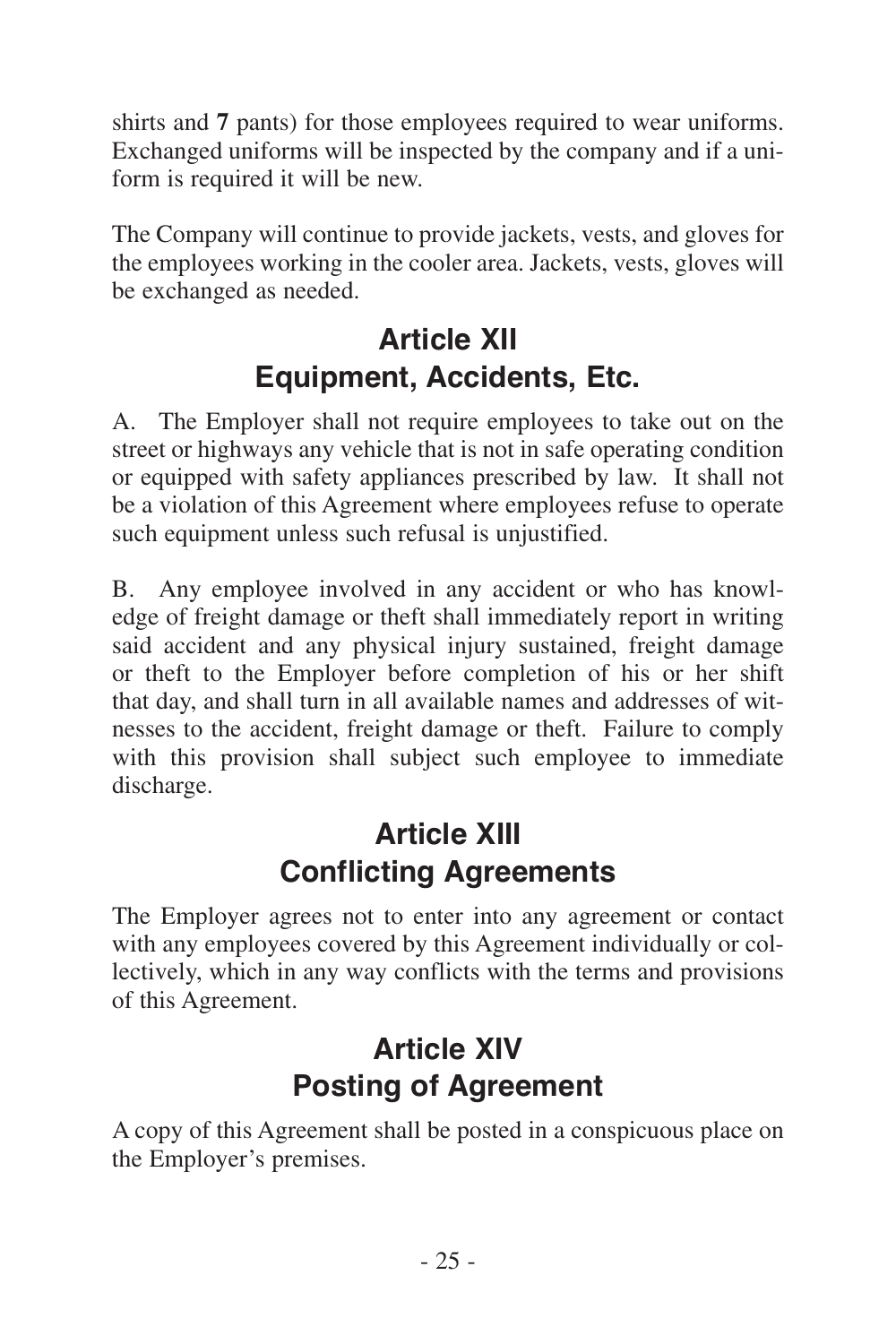# <span id="page-29-0"></span>**Article XV Managerial Employee's Duties**

A. The Company and the Union both recognize that it is not in their best interests to have managers performing bargaining unit, or class or craft work.

B. Managerial employees will not be used on work for the same nature as that performed by Fleet Service Employees except as follows:

1. Managerial employees may fill in for absent employees until a replacement can be called in if practical.

2. Managerial employees may perform bargaining unit, or class or craft work in the course of training employees for bargaining unit, or class or craft positions or for supervisory positions.

3. Managerial employees may perform bargaining unit, or class or craft work where, in the opinion of the company, it is necessary due to an emergency or unexpected condition.

4. Managerial employees may perform bargaining unit, or class or craft, work in connection with the installation, turning and/or testing of equipment.

### **Article XVI Management Rights**

A. All management rights, functions and prerogatives, whether previously exercised or not and regardless of the frequency or infrequency of their exercise, are and shall remain vested solely and exclusively in the management of the Company, except and only to the extent that they are expressly (not impliedly or through a past course of conduct) limited by a specific provision of this Agreement. The Company's failure to exercise any function or right in a particular way, shall not be deemed a waiver of its right to exercise such function or right or preclude the Company from exercising the same right in some other way.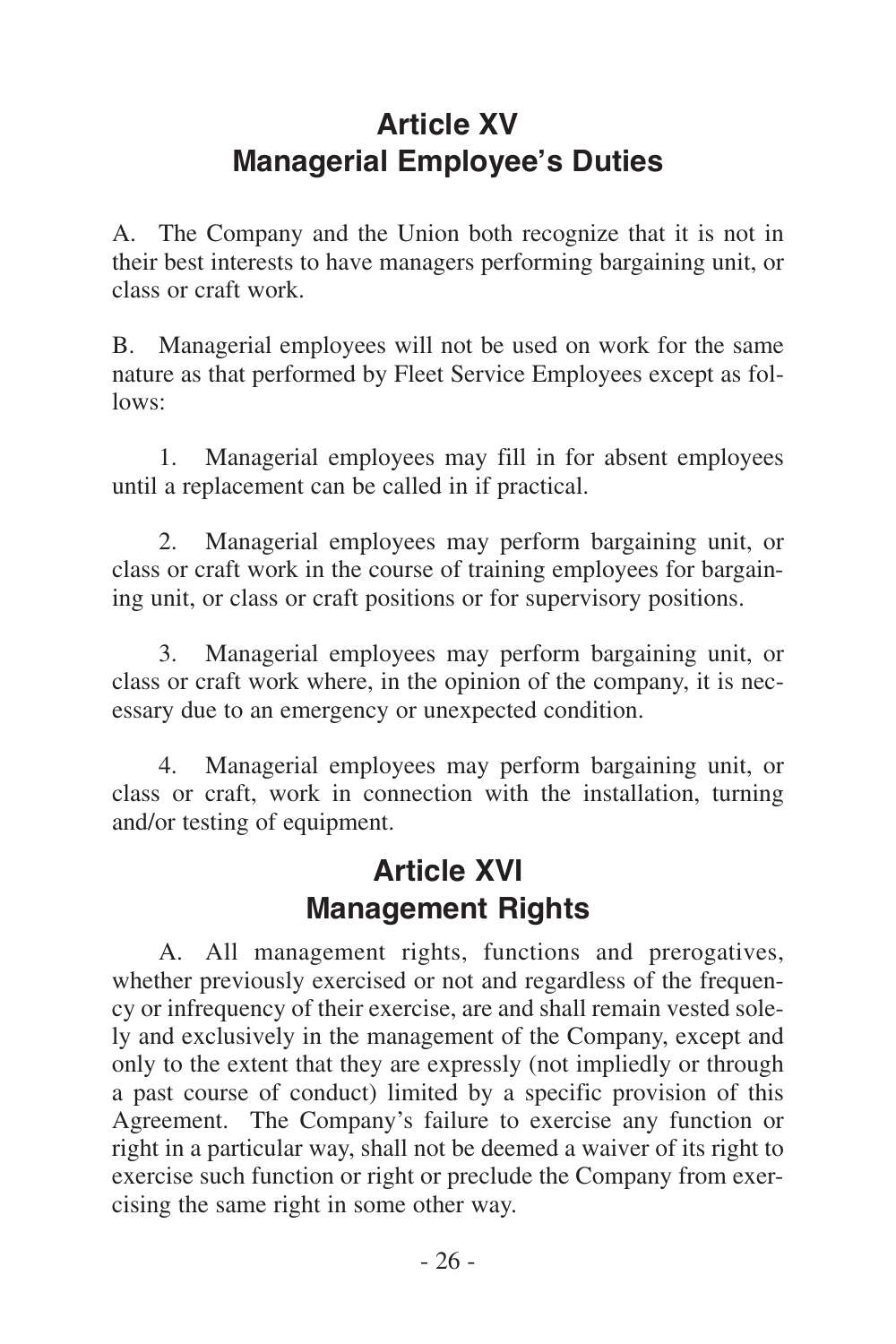B. Unless spelled out elsewhere in this Agreement, and without limiting the general effect of the foregoing paragraph, this Agreement shall not affect or impair the Company's right, in its sole discretion and judgment, to: exercise full and exclusive control and management of its business and its facilities or warehouses and to direct the workforce; determine the size and composition of the workforce and the policies affecting the hiring, selection, retention, assignment, suspension, layoff, recall, training, promotion, and demotion of employees; discipline or discharge employees for cause and maintain the discipline, order and efficiency of employees; determine the scope of its activities, the services to be rendered and the methods, machinery, equipment, layout and locations pertaining thereto; determine and enforce standards for the quality and quantity of work performed; establish, change, combine, or eliminate jobs, positions, departments, job classifications or descriptions; introduce new or different methods, processes, procedures, technological changes, equipment or facilities; contract or subcontract any work; determine suppliers with whom it will deal and the prices at which and the terms upon which its material's, equipment and supplies will be purchased, leased, or otherwise acquired and its products and services will be sold; establish and change production shifts, standards and schedules and determine the assignment of work; determine the number, size and location of its facilities and the extent to which and the means and manner by which its facilities or business or any part thereof will be operated, relocated, shut down, consolidated, sold or otherwise transferred; determine whether and to what extent work required in its business shall be performed at the plant and by the employees covered by this Agreement; determine when and if vacancies in the workforce exist and whether they should be filled; establish wage rates for new or changed classifications or positions, following discussion of such rates and position with the Union; and establish or change incentive or bonus compensation.

C. It is intended and agreed that any person or persons (in an arbitral, administrative or judicial proceeding or otherwise) interpreting this Agreement shall do so with particular regard to the intention of the parties to reserve in the sole discretion of management all rights except to the extent that they are specifically and explicitly limited by an express provision of this Agreement.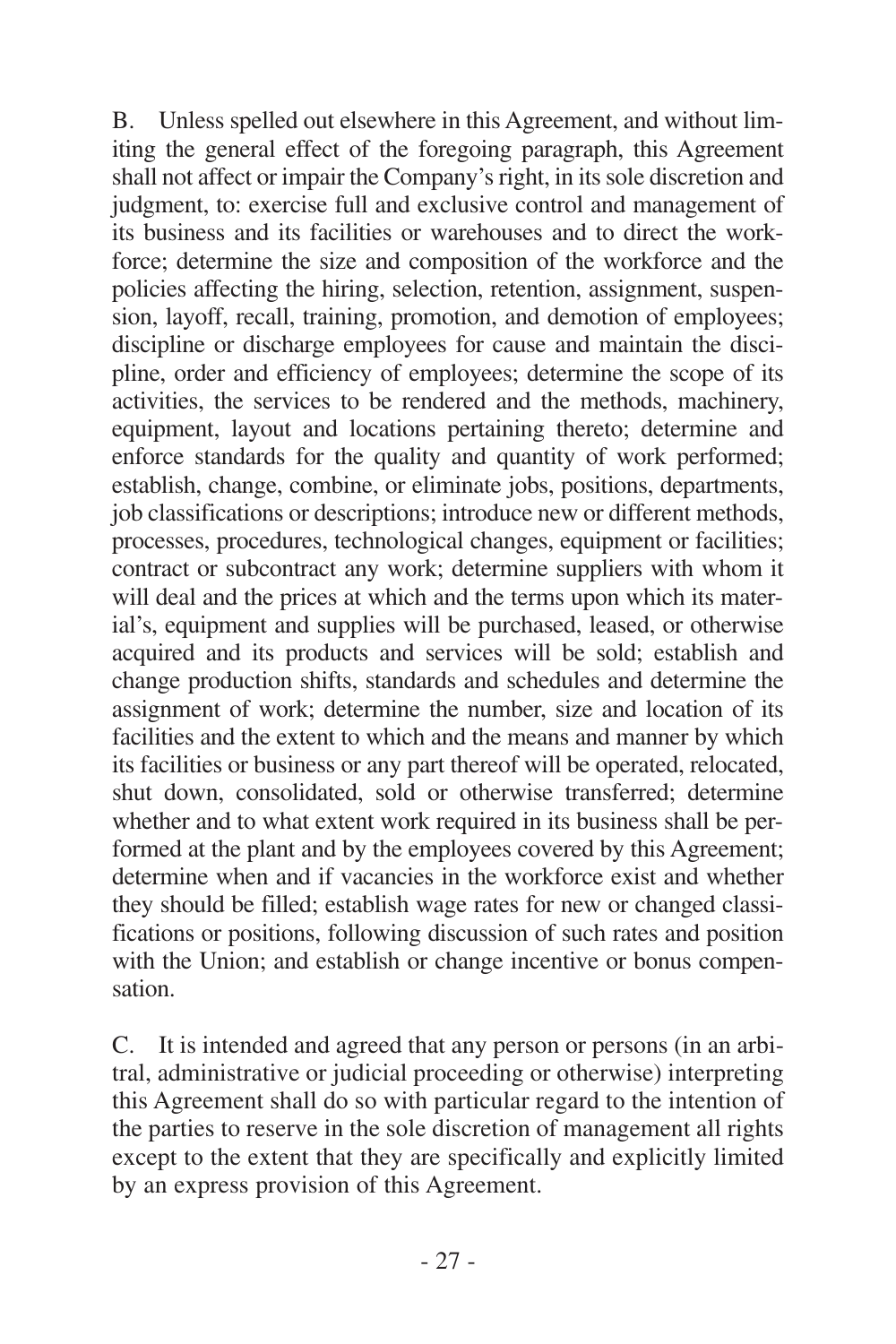D. The Company shall have the right to formulate, amend, add, revoke and enforce such work rules and regulations as in its opinion may be necessary or reasonable for the proper, safe and efficient conduct of the Company's business, provided such rules and regulations and their enforcement, shall not violate any express rights of this Agreement. Copies of all such rules, and regulations, amendments, additions, and revocations shall be given to the Union.

E. In the event the Company decides to subcontract any work whatsoever, it will notify the union in advance to give the union an opportunity to discuss such subcontracting. The Company agrees it will make all reasonable efforts to use existing personnel within their guaranteed workweek before subcontracting any bargaining unit work. The Employer may not subcontract work in any classification if any employee who normally performs such work is on layoff.

In addition the Employer may subcontract work in order to meet service needs if it does not possess the facility, equipment, or personnel to perform such work.

Any dispute, arising from this article is subject to the grievance procedure.

F. Warnings notices and written reprimands (including disciplinary suspensions) will be removed from an employee's file and will not be considered in future warnings, reprimands or discipline in accordance with the following schedule:

1. Warnings, reprimands or discipline related to attendance rules (including, but not limited to, absenteeism, tardiness or leaving work early); after nine (9) months;

2. Warnings, reprimands or discipline related to safety rules or incidents that result in damage or injury: nine (9) months;

All other warnings, reprimands or discipline: nine (9) months.

G. The Company shall not discharge or suspend any employee with-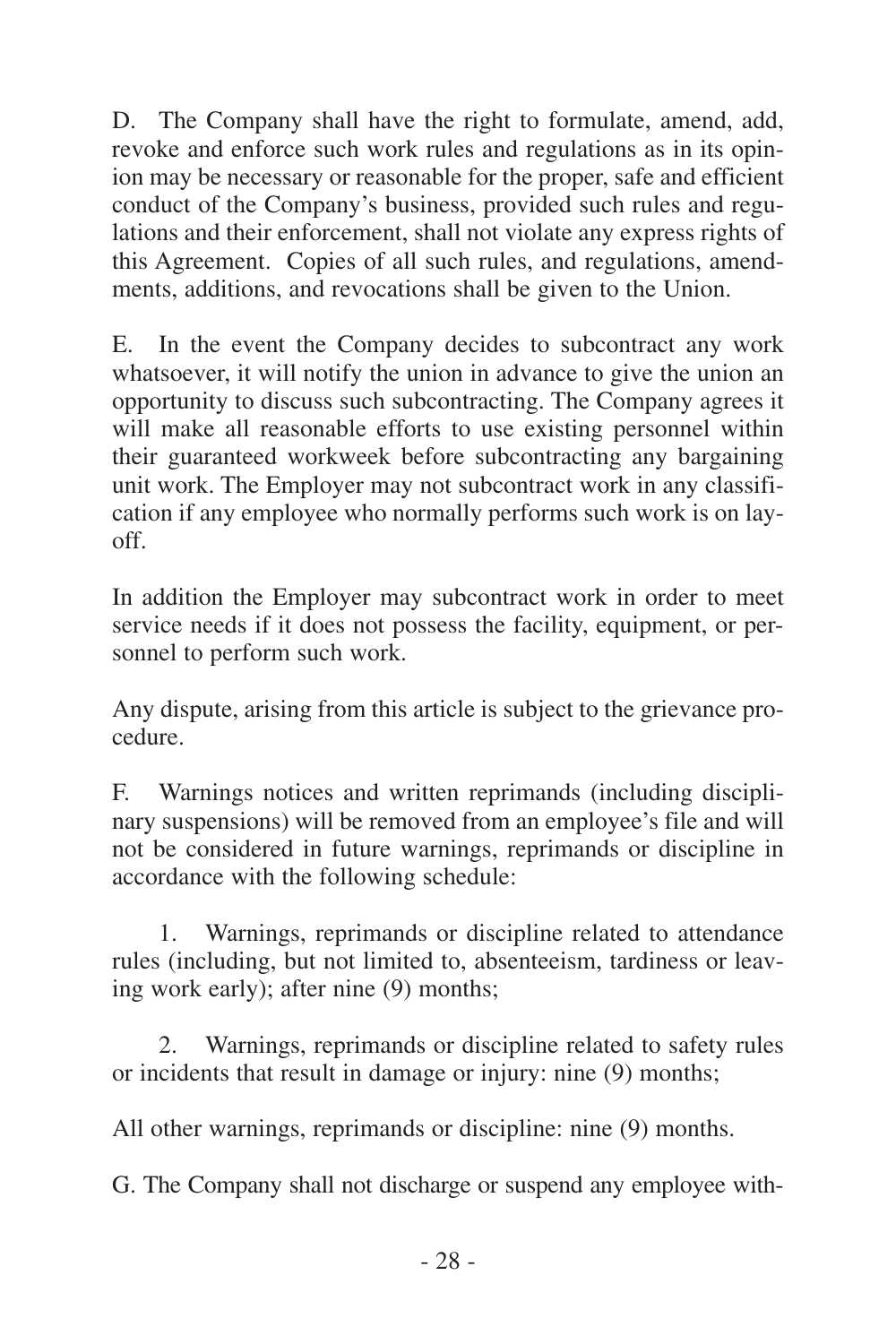<span id="page-32-0"></span>out just and proper cause. The Employer recognizes the concept of progressive discipline and will apply it in situations where appropriate. All disciplinary action including suspensions and discharges shall be subject to the grievance provisions of this agreement.

The reason for discharge or other disciplinary action must be given to the employee within ten (10) working days of knowing said incident occurred. In cases of suspension and discharge the Company will notify the Union Business Agent of the disciplinary suspension or discharge. The employee will receive a copy of the disciplinary notice issued to him or her. Working days for the purpose of issuing discipline will be defined as days the employee reports to work.

The Company shall have the sole right to discharge or otherwise discipline any employee without issuing a prior warning notice for the following categories including but not limited to: theft, dishonesty, failure to report an accident or any property damage, gross insubordination, recklessness, negligence, possession of a weapon while on the job or on company premises or other locations where the company does business, use of or possession of drugs or alcohol while on duty or on company property or any location where the company does business, fighting while on the job or on company's premises, falsification of records, and other serious offenses.

Discipline for minor offenses will consist of: First written notice; Second written notice; Suspension (not to exceed five (5) days); or Final warning notice, Termination.

### **Article XVII Picket Lines**

It shall not be a violation of this Agreement, and it shall not be cause for discharge or disciplinary action, in the event an employee refuse to enter upon any property involved in a primary labor dispute with this Union, or refuses to go through or work behind any primary picket line of this Union, including the primary picket line of the Union party to this Agreement, and including primary picket lines at the Employer's place of business.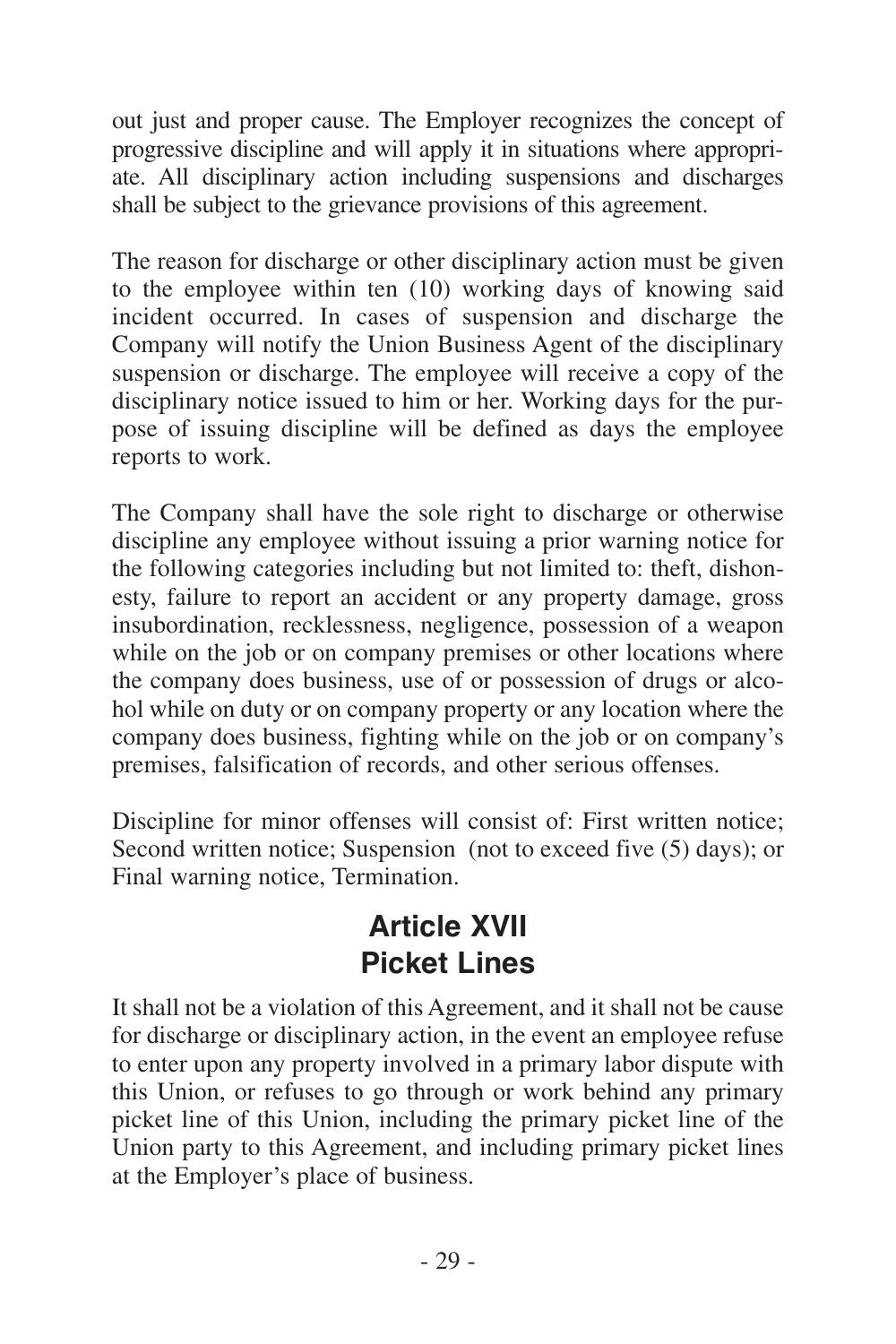# **Article XVIII Health and Welfare**

<span id="page-33-0"></span>A. The employer agrees to provide health coverage under the UPS Health Program Network for eligible employees and their eligible dependents.

Plan benefits shall be maintained at levels no less than those in effect as of the date of ratification and shall remain in effect throughout the term of this Agreement.

Upon request the employer will provide to all covered employees summary plan documents describing benefits.

For those full-time employees who have received health and welfare benefits from the Company Health & Welfare Plan, benefits on and after January 1, 2014 will be provided by the Central States Health & Welfare Fund (CSH&W Fund), under the terms set forth in Article 34 of the National Master Agreement. The Company will continue to provide health & welfare benefit coverage under the existing plan through December 31, 2013.

Any eligible employee covered by this Section who retires effective January 1, 2014 or thereafter shall be provided retiree medical benefits through the CSH&W Fund.

Current retirees who are receiving benefits through a UPS sponsored plan shall receive coverage on and after January 1, 2014 under the terms of the Memorandum Concerning UPS Sponsored Plans, attached to the National Master Agreement.

Contributions to the pension funds will be made in accordance with Article 34 of the National Master Agreement.

### **Article XIX Pensions**

When the company implements a 401K Plan the employees covered by this Bargaining Agreement will be allowed to participate in the same manner and guidelines as all other employees. The Company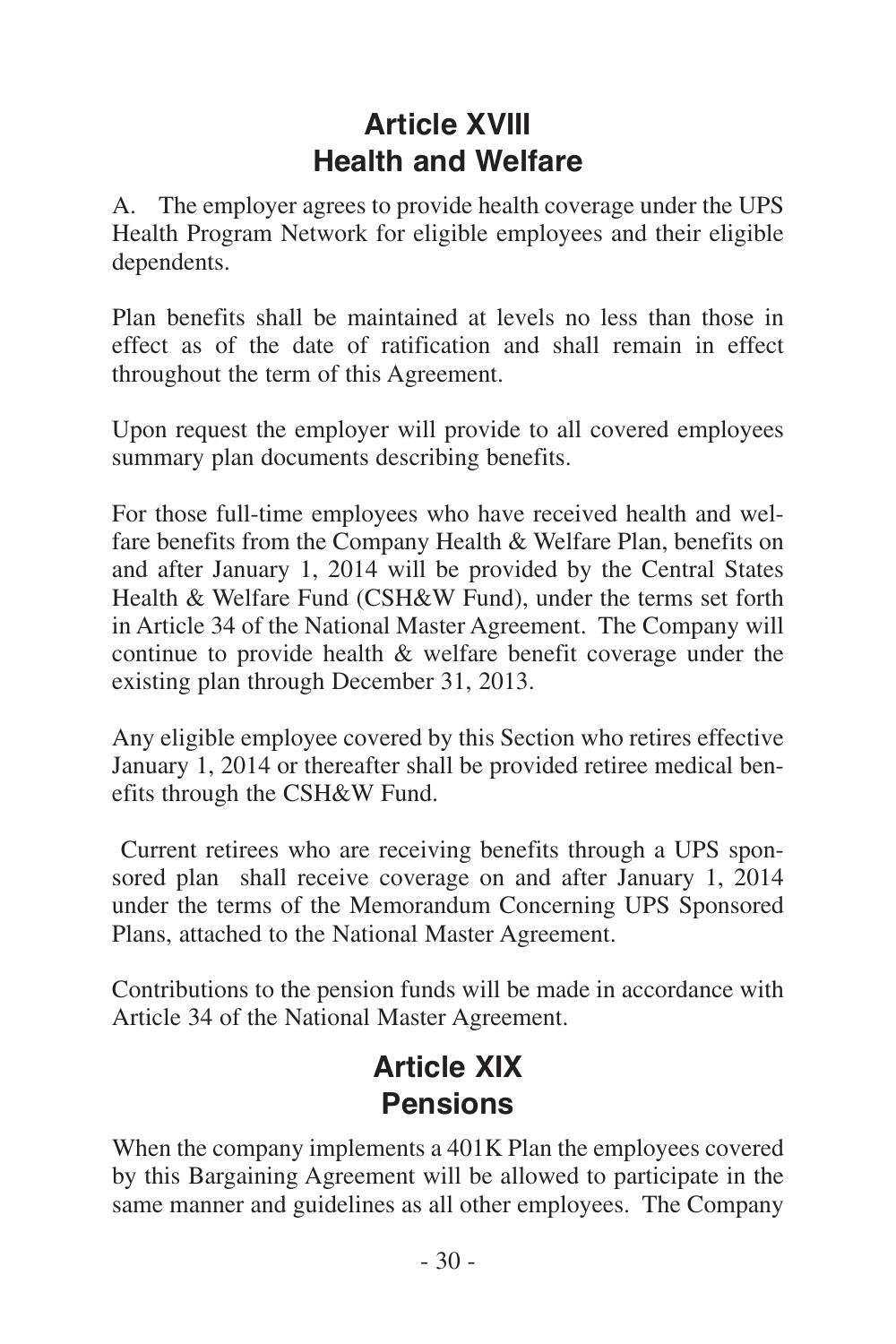will pay the annual administrative fees associated with the maintenance of this plan.

The Company will provide pension benefit coverage to eligible employees under the terms and conditions contained in the UPS Pension Plan.

Effective for any employee retiring after January 1, 2014, the total monthly service pension benefit will be equal to the following provided the employee meets the Credited Service requirement.

\$1,925 for retirement at any age after 35 years of Credited Service \$1,650 for retirement at any age after 30 years of Credited Service \$1,375 for retirement at age 60 with 25 years of Credited Service

There shall also be \$1,125 benefit for retirement at any age with 25 years of Credited Service. This is based on \$45.00 per year of Credited Service.

The accrual rate shall be increased to sixty-five dollars (\$65.00) for each year of future credited service after January 1, 2014.

The employer agrees to provide enrollment opportunities in the UPS/Teamsters National 401(k) tax deferred savings plan for eligible employees.

1. The employer shall withhold from an employee's earnings, amounts mutually agreed to between the employer and the employee. Such monies shall be deposited into a 401(k) account in the employees name in compliance with the Internal Revenue Code and E.R.I.S.A. Such deposits will be made in time period which is current practice for deposits made for other Teamsters employees.

2. To the extent participation information is available to other Teamster members such information shall be available to the employees covered by this Agreement.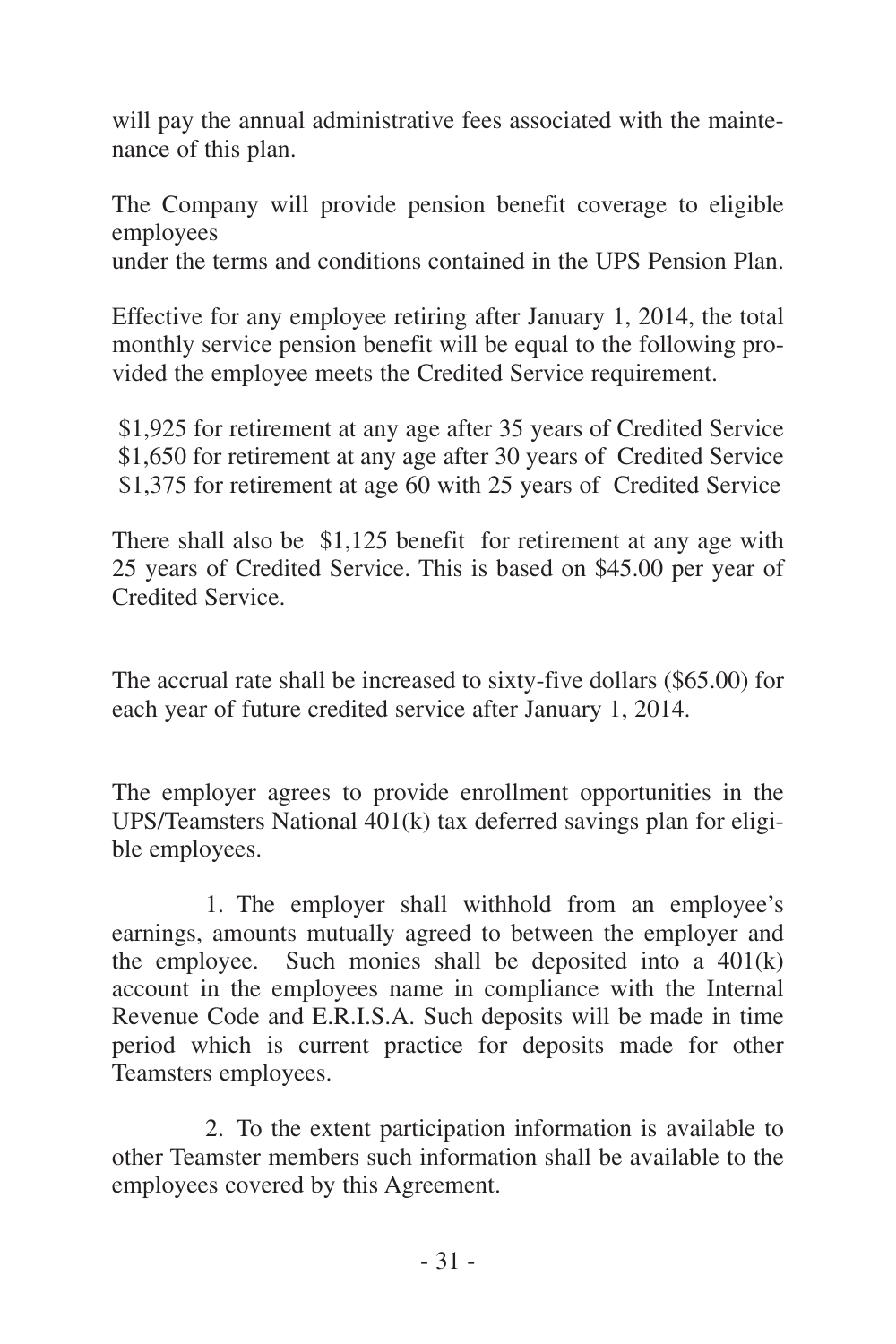# **Article XX Maintenance of Standards**

<span id="page-35-0"></span>No employee shall have vacations reduced or suffer any reduction in rates of pay as a result of the execution of this Agreement. It is agreed that the provisions of this Article shall not apply to inadvertent or bona fide errors made by the Company or the Union in applying the terms and conditions of the Agreement if such error is corrected within ninety (90) days from the date of the discovery of the error.

### **Article XXI Leaves of Absence**

A. Upon written application, leaves of absence may be granted to employees in the sole discretion of the Company. There shall be no loss of seniority as a result of an approved leave of absence. All leaves of absence must be approved in writing. All leaves of absence shall be without pay. The following will govern the granting of leaves of absence:

1. All leaves of absence will be granted without pay or other benefits but with all insurance provided in Article XVIII.

2. The maximum leave of absence will be thirty (30) days. The Union and the Company agree, however, that if a leave were to be provided and approved by the Company beyond thirty (30) days, and it is for an approved worker's compensation leave for thirty-one (31) days, or a longer period, the individual on such a worker's compensation leave, which is approved, will accrue seniority for not only selection purposes (such as vacations and shifts) but also pay purposes (including accrual of vacation and other sick leave benefits) as long as the worker's compensation leave is approved and legitimate. As to other leaves that are approved beyond thirty (30) days (but non-workers compensation leave) there will not be any accrual of wages or benefits or pay of any kind. The only thing that can be done with the seniority accrued for the period of such an approved (non-workers compensation) leave beyond thirty (30) days will be non-economic, such as for selecting and bidding on a vacation date or shift.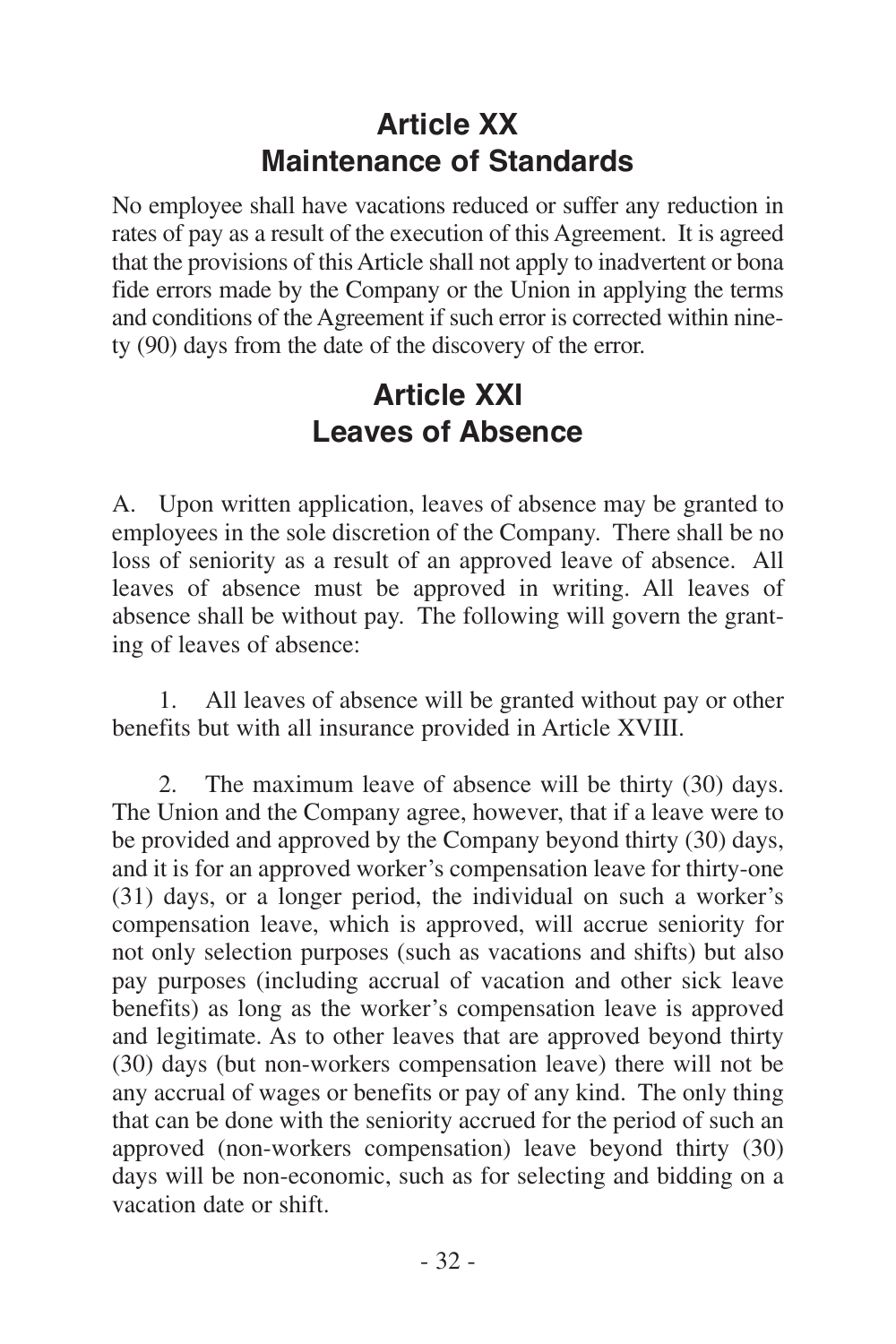<span id="page-36-0"></span>3. In order to qualify for a leave of absence, an employee must have one (1) year of seniority with the Employer.

4. At least one (1) year must elapse between successive leaves of absence.

5. Short term leaves of absence, not to exceed two (2) weeks, shall be granted without pay to employees to act on Union with a limit of two (2) employees at any one time. A request for such time must be made by the Union seven (7) days in advance unless otherwise agreed to by both parties.

6. An employee shall be subject to immediate dismissal for falsifying any reason given to the Company for leave of absence.

B. The Employer agrees that in the event an employee is elected to full time office in the Union and requests a leave of absence, such employee shall be granted a leave of absence without pay or any other benefits. He shall be reinstated without loss of seniority upon expiration of his or her term of office; provided he or she returns to work within two (2) months after the expiration of his or her term.

C. Maternity, military and family medical leave will be granted in accordance with applicable federal law.

#### **Article XXII Successorship**

This Agreement shall be binding upon the parties hereto, as well as their successors, administrators, executors and assigns.

### **Article XXIII Union dues-Check-off**

The company agrees to deduct reasonable dues and initiation fees from the first pay check of each month from all employees covered by this Agreement who authorize in writing such deductions. The form of such written authorization shall be submitted by the Union to the Company for approval. The Company shall remit such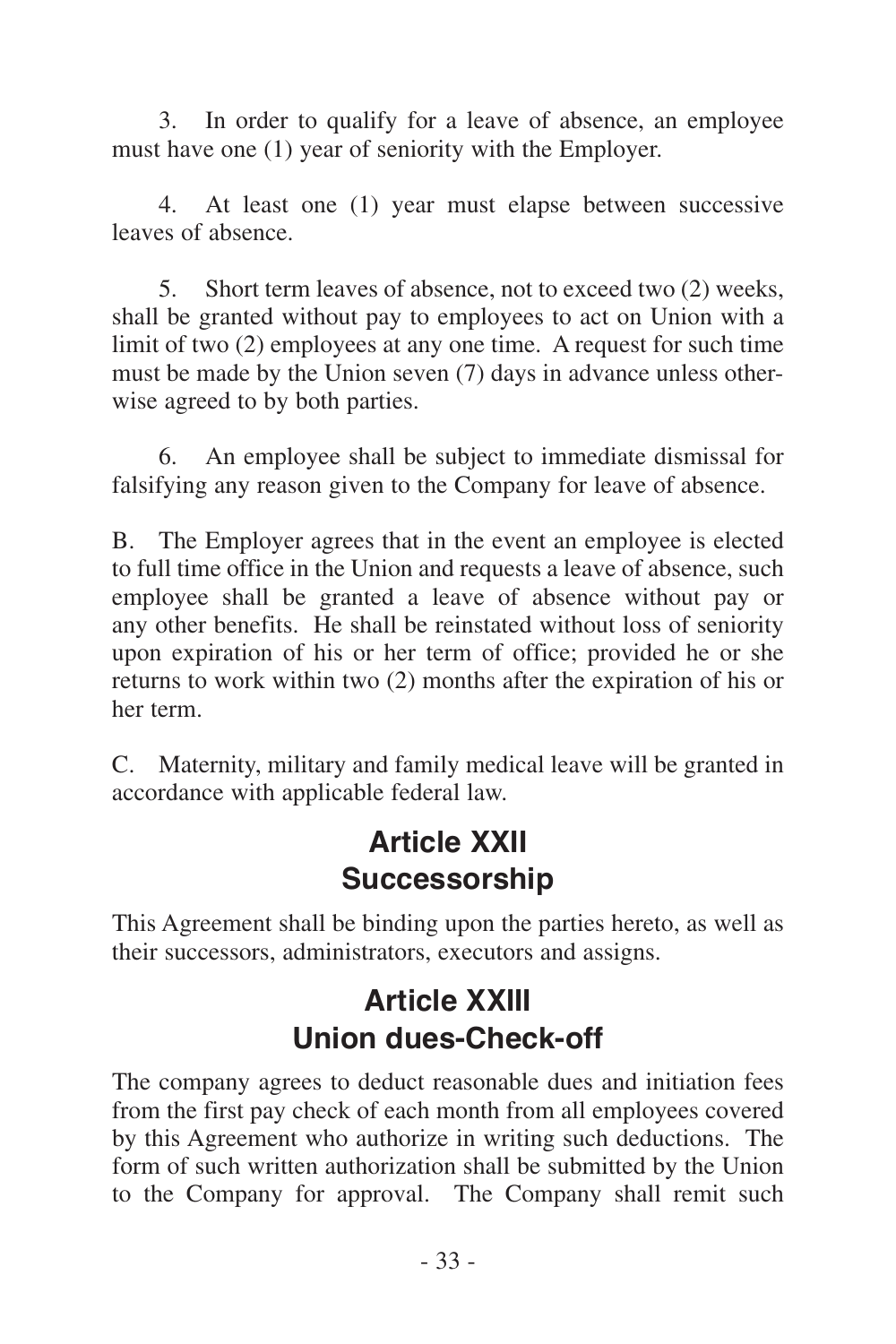<span id="page-37-0"></span>deductions to the Union not later than fifteen (15) days after they are withheld.

The Employer agrees to deduct from the paycheck of all employees covered by this Agreement voluntary contributions to DRIVE. DRIVE shall notify the Employer of the amounts designated by each contributing employee that are to be deducted from his/her paycheck on a weekly basis for all weeks worked. The phrase "weeks worked" excludes any week other than a week in which the employee earned a wage. The Employer shall transmit to DRIVE National Headquarters on a monthly basis, in one (1) check, the total amount deducted along with the name of each employee on whose behalf a deduction is made, the employee's Social Security number and the amount deducted from that employee's paycheck. The International Brotherhood of Teamsters shall reimburse the Employer annually for the Employer's actual cost for the expenses incurred in administering the weekly payroll deduction plan.

# **Article XXIV Union Security**

It is hereby understood and agreed by and between the Company, and the Fleet Service Employees, in the employ of the Company, as represented by the Union, that:

A. Each employee of the Company covered by the Agreement shall become a member of the Union ninety (90) days from the date of employment or ninety (90) days from the effective date of this Article, whichever is later, and shall as a condition of employment maintain membership in the Union while this Article is in effect, to the extent of paying proper and required periodic dues, initiation fees and assessments uniformly required as a condition of acquiring or maintaining membership.

B. If an employee of the Company who is required by paragraph A of this Article to pay the periodic dues, initiation fees and assessments therein specified becomes at least sixty (60) days delinquent in payment or tender of such dues, fees, and/or assessments, the Treasurer of the Union shall notify such employee by Registered Mail, Return Receipt Requested, copy to the appropriate Vice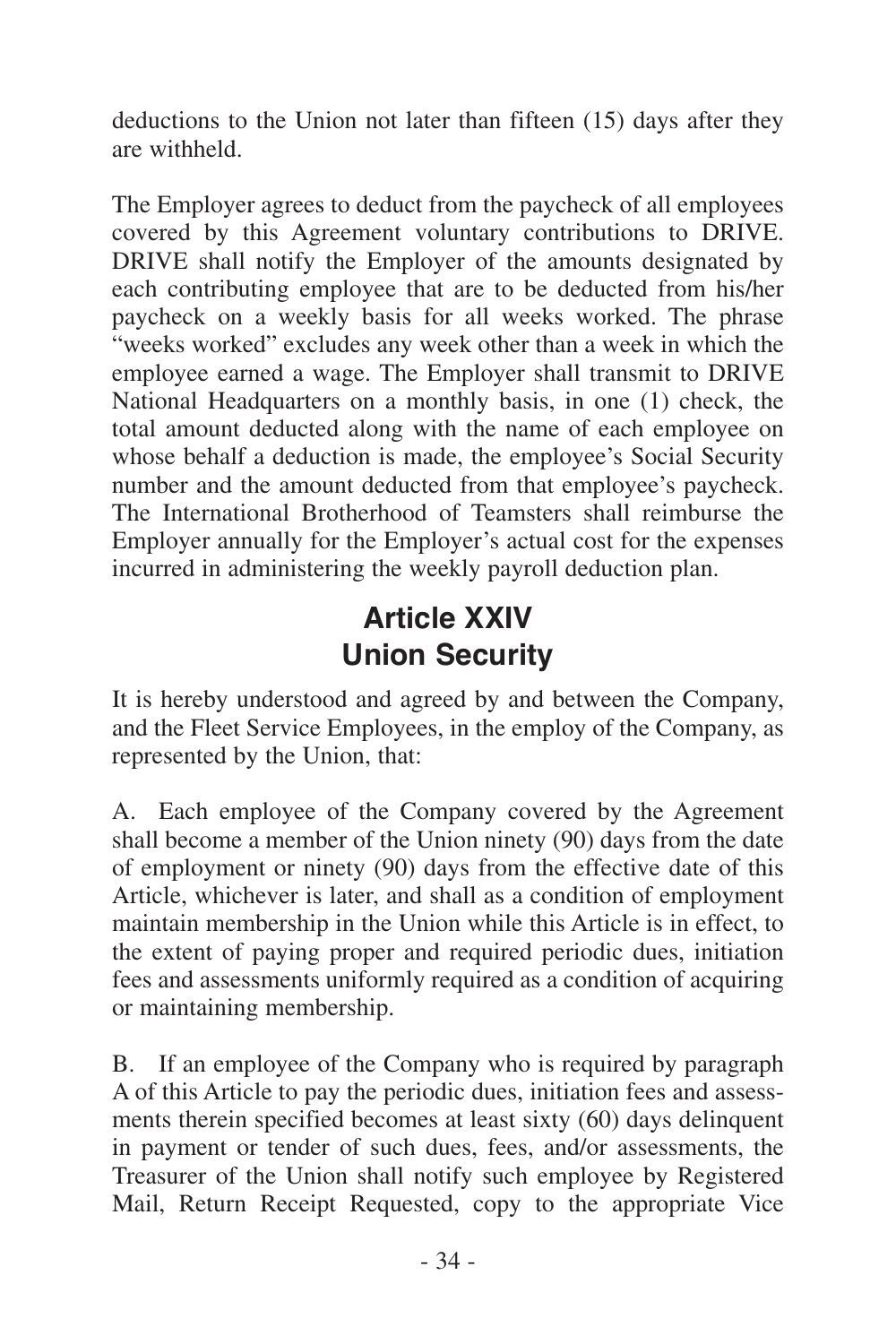President and Labor Relations representative of the Company, or their designee, that the employee is delinquent in the payment of such dues, fees and/or assessments and is subject to discharge as an employee of the Company. Such notice shall also inform the employee that the employee must remit, or tender, the required payment to the Treasurer of the Union within a period of twenty (20) days after receipts by the employee of the notice herein referred to, or be discharged.

C. A discharge under the terms of this Article shall be base solely upon the failure of this employee to pay or tender payment of periodic dues, initiation fees and assessments as specified herein.

D. A grievance by an employee who is discharged as a result of an interpretation of application of the provisions of this Article shall be subject exclusively to the following procedure:

1. An employee who is to be discharged who believes that the provisions of this Article pertaining to him or her, have not been properly interpreted, or applied, may submit his or her request for review in writing within twenty (20) days from the date of his or her notification. The request will be submitted to his or her immediate supervisor, who will review the grievance and render his or her decision in writing no later than twenty (20) days following the receipt of the grievance.

2. The immediate supervisor will forward his or her decision to the employee with a copy to the Union Accredited Representative. If the decision is not satisfactory to both the employee and the Union, then either may appeal the grievance directly to the System Board of Adjustment established under the basic Collective Bargaining Agreement between the parties hereto within twenty (20) days from the date of the supervisor's decision. The terms and provisions of the grievance sections of this Agreement shall be applicable except as otherwise specified herein.

3. If the Union should appeal the decision to the System Board of Adjustment, it shall prepare a joint submission of the grievance setting forth the Union's and employee's position and for-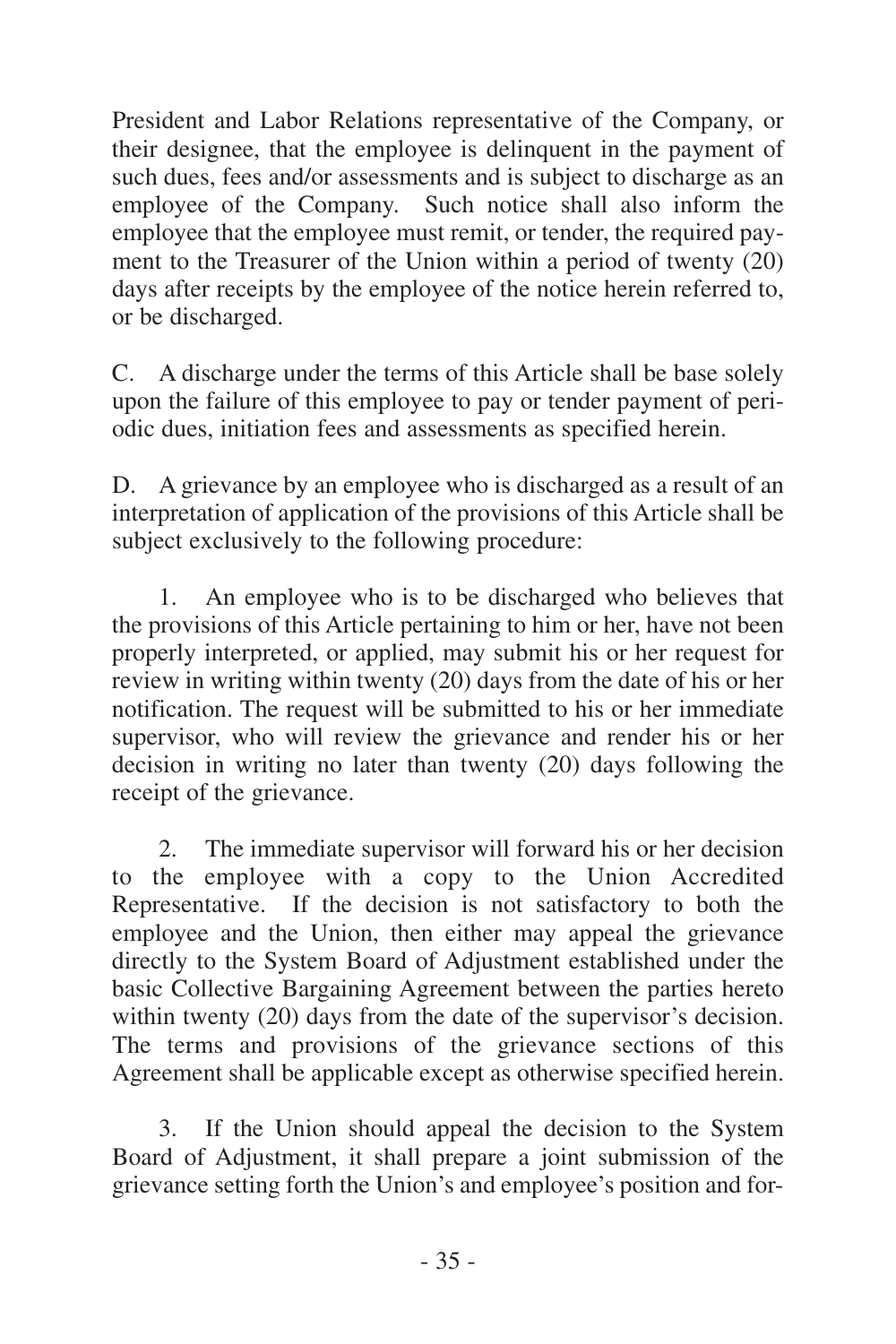ward copies to the employee, Cargo Services Manager, or designee, and to the members of the System Board of Adjustment. If the employee should appeal the decision, the employee may request the appropriate Vice President and Labor Relations representative, or his or her designee, to prepare the submission papers in his or her behalf for the System Board of Adjustment. In the latter event, such request shall be made by the employee in writing to his or her immediate supervisor, who will transmit all relevant facts received concerning the grievance, together with a copy of the decision from which appeal is taken. The appropriate Vice President, or his or her designee, will forward copies to the employee, the appropriate Company representatives involved, the designated International Representative of the Union and to members of the System Board of Adjustment.

E. An employee discharged by the Company under the provisions of this Article shall be deemed to have been "discharged for cause" within the meaning of the terms and provisions of this Article.

F. During the life of this Article, the Company agrees to deduct from the pay of each member of the Union, and remit to the Union periodic dues uniformly and properly levied in accordance with the Constitution and Bylaws of the Union and prescribed by the Railway Labor Act, as amended, provided such member of the Union voluntarily executes "Check-Off Form" which shall be prepared and furnished by the Union.

G. When a member of the Union executes such "Check-Off Form" in a matter suitable to the Union, the Union shall forward an original copy to Company Payroll Department or other designated accounting official of the Company. The Union takes full responsibility for the proper format.

H. When a "Check-Off Form", as specified herein, is received by the appropriate accounting official on or before a given pay period, deductions will commence after the Union sends a check off billing consistent with the Check-Off Form with the first regular dues deduction pay check following such pay period billing by the Union or within twenty-five (25) days from such Union billing, which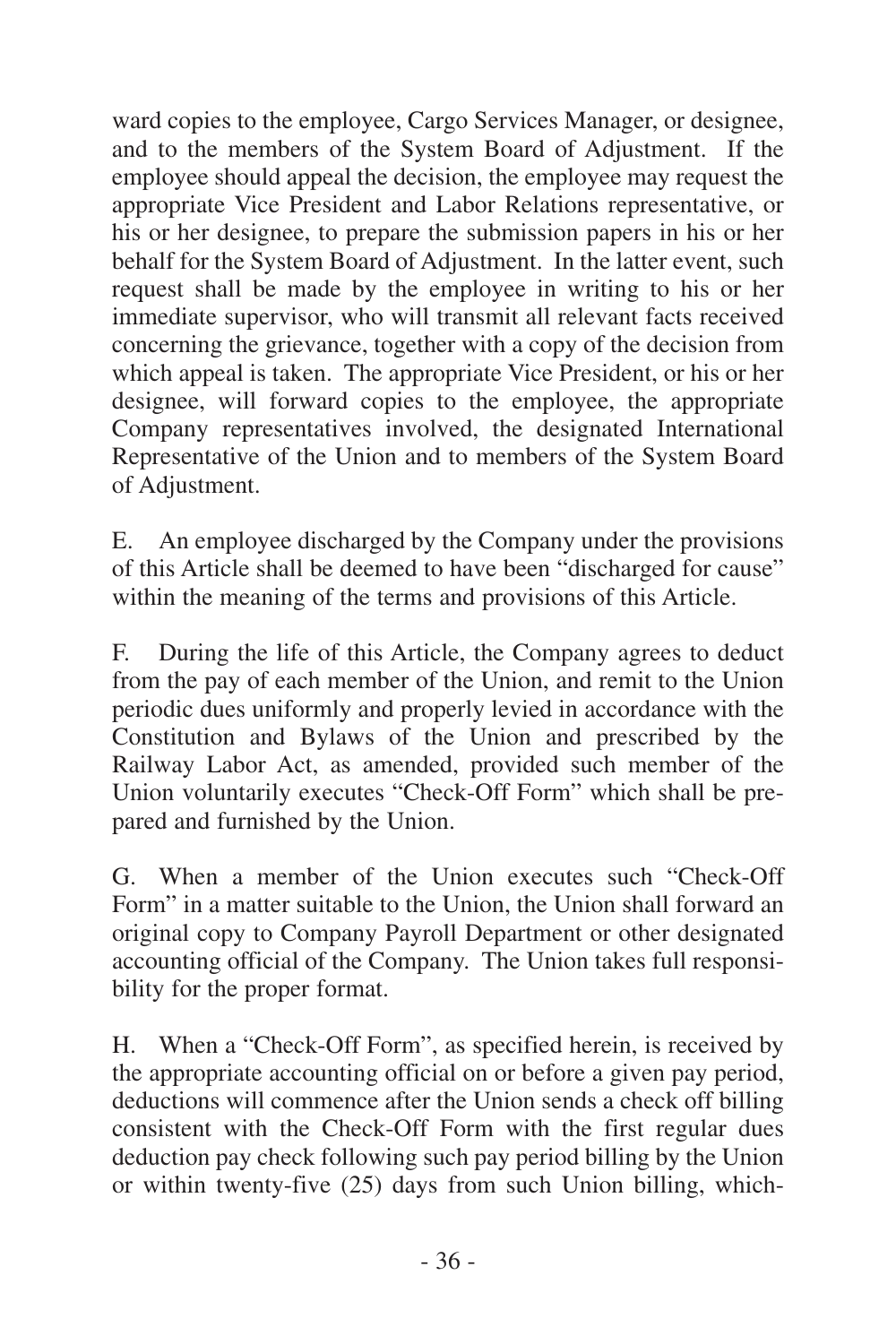ever is later. The Payroll Office of the Company will remit, to the appropriate official of the Union, checks in payment of all dues collected no later than the last day of the month in which such amounts are collected by the Company. The company remittance to the Union will be accomplished by lists of names from whom deductions have made in that particular period and individual amounts deducted based on the Union billing.

No deductions will be made from the wages of any employee who has executed a Check-Off Form and who has been transferred to a job not covered by the Agreement, or who is not in pay status.

Upon return to work within a classification covered by this Agreement, deductions from future wages shall automatically resume.

I. For new hires, or those not previously in the Union and paying such amounts,

after the effective date of this Agreement, or Article whichever is later, the Company after receiving the appropriate Check-Off Form and billing from the Union, will commence deducting initiation fees in five  $(5)$  equal installments for a five  $(5)$  month period from date an employee is hired, or the Check-Off Form is executed, or the Article is effective, whichever is later, pursuant to the terms of, and during, this agreement and during any status quo extension pursuant to the Railway Labor Act.

J. The Company will mail to the Union monthly, a list of new hires, terminations, layoffs, or recalls of employees covered by this Agreement. Such lists will be prepared monthly and will show the name and hire date, termination date, layoff date, and recall date of such employee who were hired, terminated, laid off and recalled during the month for which the list is prepared.

K. On the last working date of the month, or as soon thereafter as possible, or no later than seven (7) days following the end of the month, the Company will prepare and mail to the Union a list of employees who experience a base rate change and/or change of address during the month. Such lists will include the em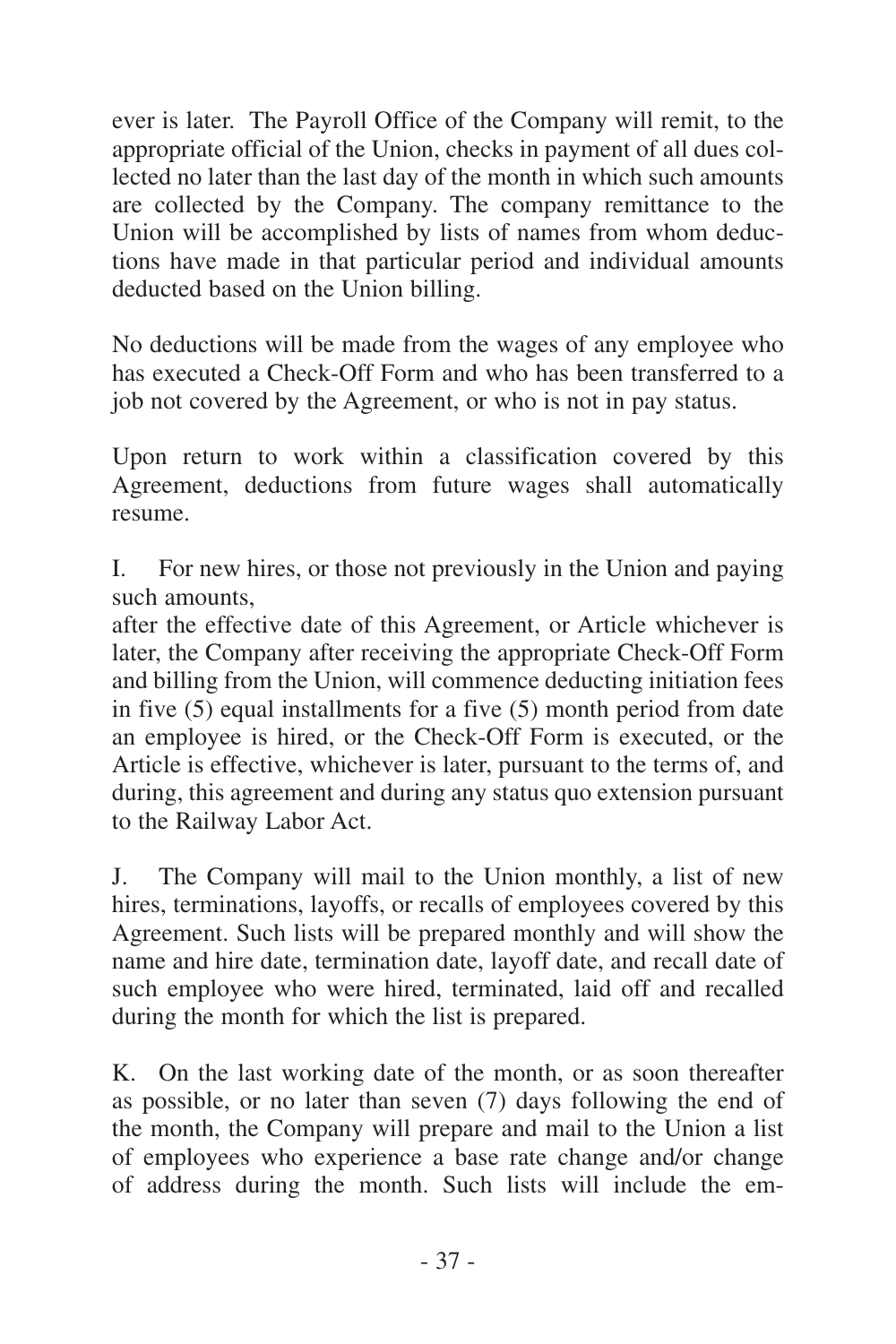<span id="page-41-0"></span>ployee's name, old rate, new rate, old address, new address as applicable.

L. The Union agrees that it shall indemnify and hold the Company harmless from any and all claims, suits, charges, awards or damages, including court costs and reasonable attorney's fees, by virtue of the Company's interpretation or application of this Article.

## **Article XXV Funeral Leave**

In the event of a death in the immediate family, bereavement leave to handle family affairs and attend the funeral will be granted to employees for up to three (3) days. The "immediate" family is defined to as: spouse, children, parents, brothers, sisters, mother-inlaw, father-in-law**,** grandparent, son-in-law and daughter-in-law. Payment for scheduled work missed for bereavement leave will be at the employee's regular rate of pay for his or her regular scheduled hours. Payment will not be granted for the employee's scheduled days off. The Company may require evidence of attendance at the funeral where it has reason to suspect abuse of this Article.

# **Article XXVI Bulletin Boards**

The Company shall provide bulletin boards marked "International Brotherhood of Teamsters" at each location where employees hereunder are employed for posting of official notices of Union activities not inconsistent with the Railway Labor Act. Such notices shall bear the signature of an officer of the Union and shall not contain anything defamatory or of a personal nature or attacking the Company or its representatives.

# **Article XXVII Union Representatives**

It is understood and agreed between the parties to this Agreement that Officers and Business Representatives of the Union may enter onto the Carrier's premises for the purpose of policing this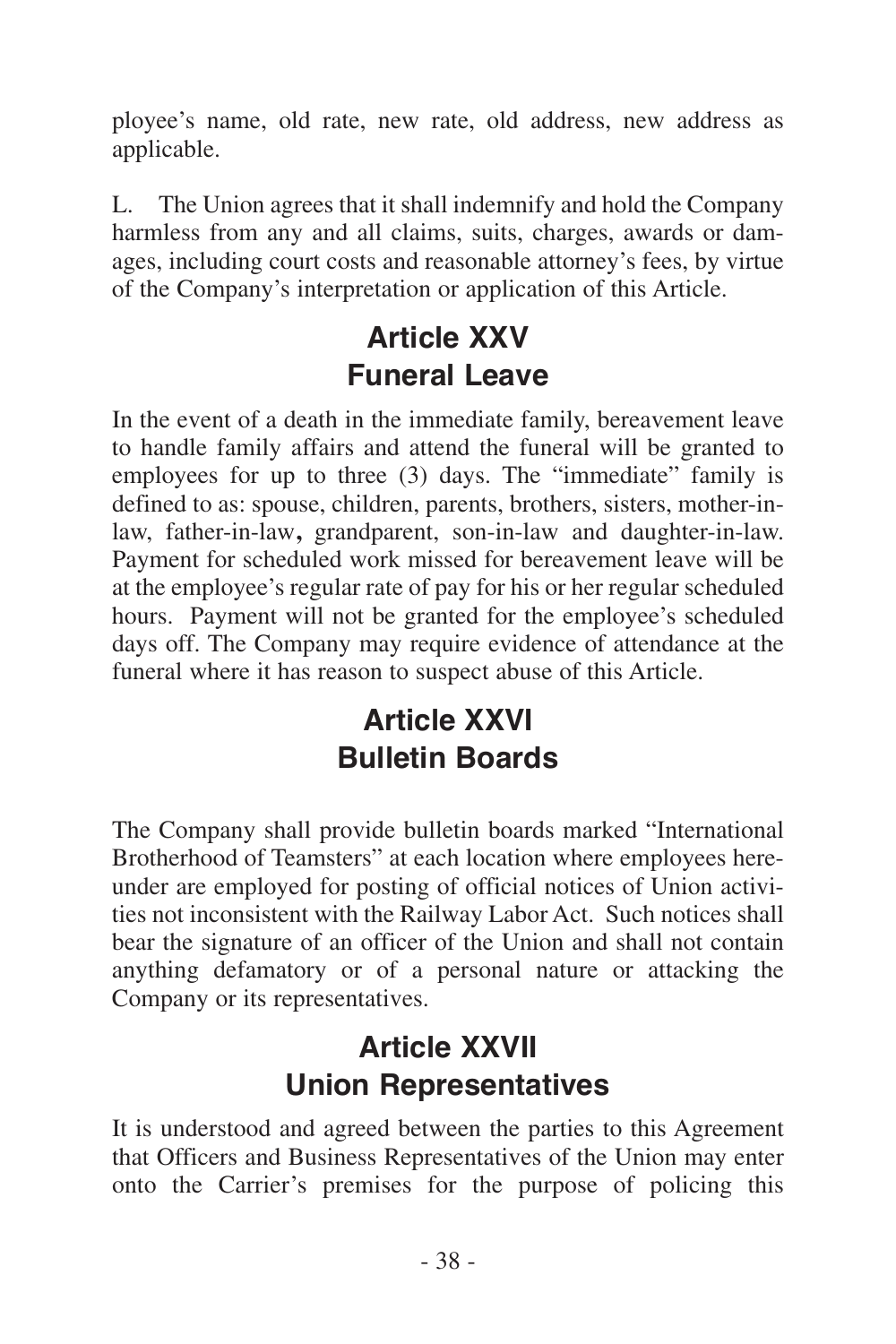<span id="page-42-0"></span>Agreement or investigating grievances arising thereunder. Provided, however, that said Officers and Business Representatives first notify and obtain permission will be in accordance with all appropriate State and Federal laws, rules and regulations. Such permissions will not be unreasonable withheld by the Carrier.

The authorized agents agree not to unduly interrupt the normal operation and will notify management upon entering the premises. The company also agrees to provide telephone numbers of its appropriate representatives, including mobile phone, or cellular numbers, so that there can be an effort to enable Union representatives to avoid interrupting operations, or appearing without notice; but, at the same time, the Union representatives can obtain permission to enter the premises after being able to communicate with appropriate management representatives.

The Company will determine those names and the telephone numbers that will be provided and the parties agree that if from time to time there are questions about the representatives, while  $\overline{\phantom{a}}$  will have total control over the designation of its representatives (just as the Union has control over its representatives), the Union can submit a request and within 10 working days, the Company will respond so that if there are changes in management personnel, the parties can cooperate to make appropriate adjustments and make appropriate information available.

### **Article XXVIII Physical Examinations**

An employee covered by this Agreement may be required to take a physical examination as specified by the Company. The cost of such examination will be paid by the Company. Thereafter, the Company may request an employee to submit to further Physical examinations during the course of his or her employment or recall to service after furlough or leave of absence. Physical examinations described herein include scheduled, post-accident or random drug testing by urinalysis, breathalyzer, blood test or other accepted medical means. Refusal of an employee to submit to a physical examination upon request by the Company will subject that employee to discipline up to and including discharge.